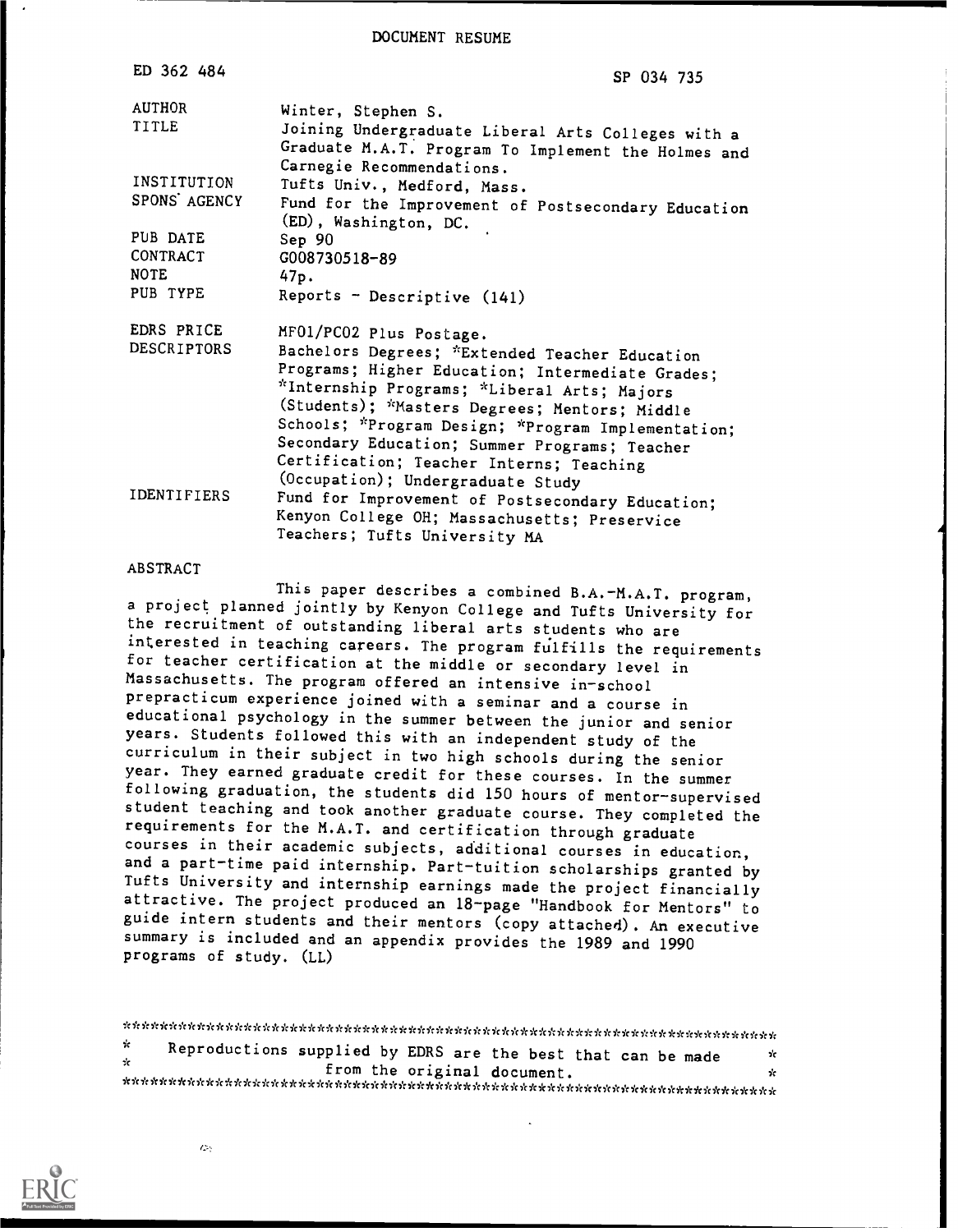Cover Sheet

# Joining Undergraduate Liberal Arts Colleges with <sup>a</sup> Graduate. M.A.T. Program to Implement the Holmes and Carnegie Recommendations

Grantee Organization:

Tufts University Department of Education Lincoln Filene Center Medford, MA 02155

Grant Number:

G008730518-89

Project Dates:

Starting Date: September 15, 1987<br>Ending Date: September 14, 1990 September 14, 1990 Number of Months: 24

 $\mathcal{L}_{\mathcal{A}}$ 

Project Director: Stephen S. Winter Chair Department of Education Tufts University Medford, MA 02155

FIPSE Program Officers: Jamie Lewis, Diana Heyman

Grant Award:

| Year I   |  | \$69,903 |  |
|----------|--|----------|--|
| Year II  |  | \$69,887 |  |
| Year III |  | \$78,393 |  |

U.S. DEPARTMENT OF EDUCATION Office M Educational Research and improvement EDUCATIONAL RESOURCES INFORMATION CENTER (ERIC)

□ This document has been reproduced as<br>received from the person or organization<br>originating it

- Minor Changes have been made to improve<br>reproduction quality
- Pothts of view or opeuoris slated fl ihfs clocu merit do not necessarily represent oliCral OERI positron or policy



 $\epsilon$  BEST COPY AVAILABLE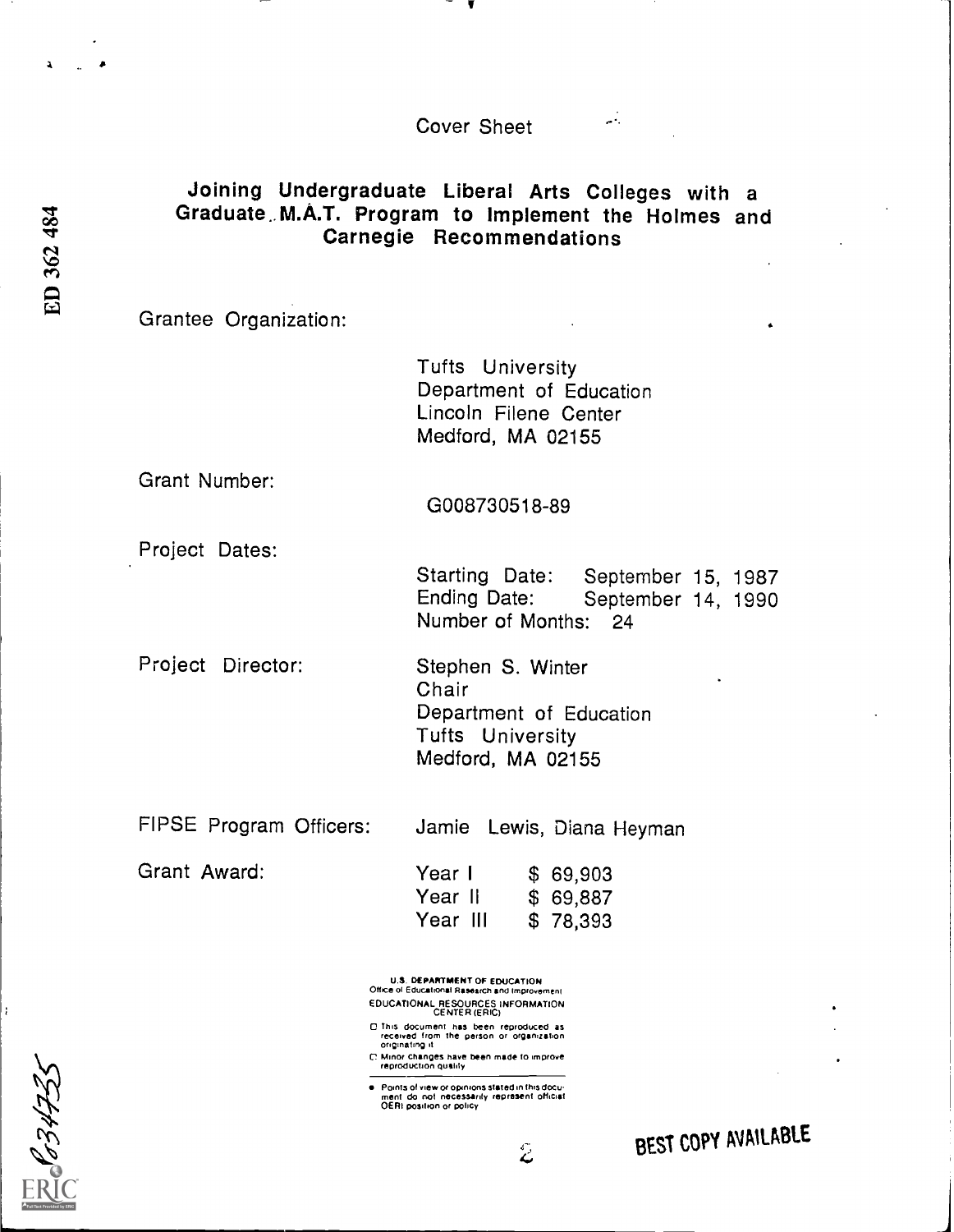# Joining Undergraduate Liberal Arts Colleges with <sup>a</sup> the Holmes and Carnegie Recommendations

 $\overline{a}$ 

Tufts University and Kenyon College collaborated to recruit juniors majoring in academic subjects to a combined B.A.-M.A.T. program that fulfilled the requirements for teacher certification at the middle or secondary level in Massachusetts. The program offered an intensive in-school prepracticum experience joined with a seminar and a course in Educational Psychology in the summer between the junior and senior years. Students followed this with an independent study of the curriculum in their subject in two high schools during the senior year. They earned graduate credit for these courses. In the summer following graduation, the students did 150 hours of student teaching and took another graduate course. They completed the requirements for the M.A.T. and certification through graduate courses in their academic subjects, additional courses in Education, and a part-time paid internship. Part-tuition scholarships granted by Tufts University and internship earnings made the project financially attractive.

Stephen S. Winter Department of Education Tufts University Lincoln Filene Center Medford, MA 02155 (617) 381-3111

A Handbook for Mentors



 $\mathfrak{Z}$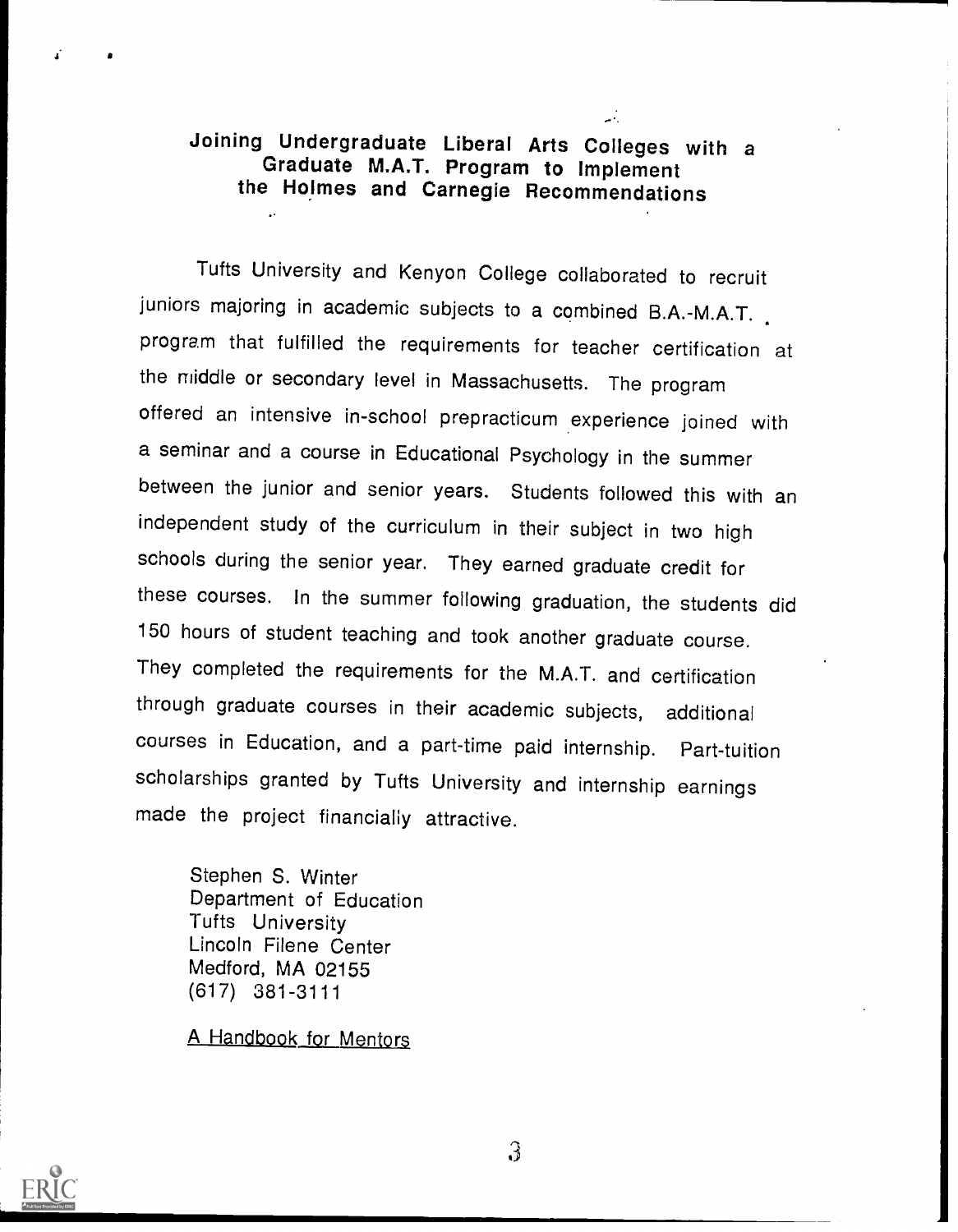# Executive Summary

# Joining Undergraduate Liberal Arts Colleges with a Graduate Holmes and Carnegie Recommendations

# Tufts University

## Stephen S. Winter, Project Director (617) 381-3111  $381 - 3111$

### Project Overview

The "Integrated B.A.-M.A.T. Program" was planned jointly by Kenyon College, and Tufts University for liberal arts students who are interested in teaching careers. They begin exploratory study of Education at Tufts University during the summer session<br>between the junior and senior years. This coursework is later credited toward the graduate M.A.T. degree. Students then complete the B.A. degrees on their home campuses. After graduation, they return to Tufts University to complete the M.A.T. degree and certification requirements. A paid internship to fulfill part of the state's practicum requirement for certification and one-half tuition scholarships from Tufts University make the program financially attractive.

Six students enrolled in the first Explore Teaching Summer, two each from the collaborating institutions and one each from Brandeis University and College of the Holy Cross but only three returned to complete the Integrated B.A.-M.A.T. Program as planned.<br>They were offered part-time paid internships in 1989-90 to complete state certification requirements while they also completed academic study for their degree. One is teaching at this time; a second is actively seeking a teaching position but has not been able to find one as yet; the third is continuing graduate study. One of the three drop-outs entered a program for elementary school certification; another was forced to obtain employment immediately after graduation.

A more effective recruiting effort led to the enrollment of 12 students for the Summer of 1989. Seven have returned to Tufts University and are currently completing the requirements for the M.A.T. and certification.

The program seemed well on course as planned. Its structure was validated in an unanticipated way when Massachusetts adopted new regulations for certification that parallel the program: beginning in 1994, teachers will be required to earn a liberal arts degree; the amount of student teaching required during baccalaureate study has been reduced; and life-long certification will require a master's degree with a mentor-supervised "clinical" component. But the economic situation in Massachusetts forced cuts in public expenditures, among them the paid internships that had been promised the project by superintendents. Additional scholarships covered the loss of expected internship income for students in the midst of the program but the attractiveness of the program was adversely affected. Enrollment in the 1990 Explore Teaching Summer dropped significantly.

The Integrated B.A.-M.A.T. Program remains a programmatically attractive model for recruiting strong liberal arts students to teaching. The opportunity to continue study in their academic fields and the exploration of schools and teaching in the summer between

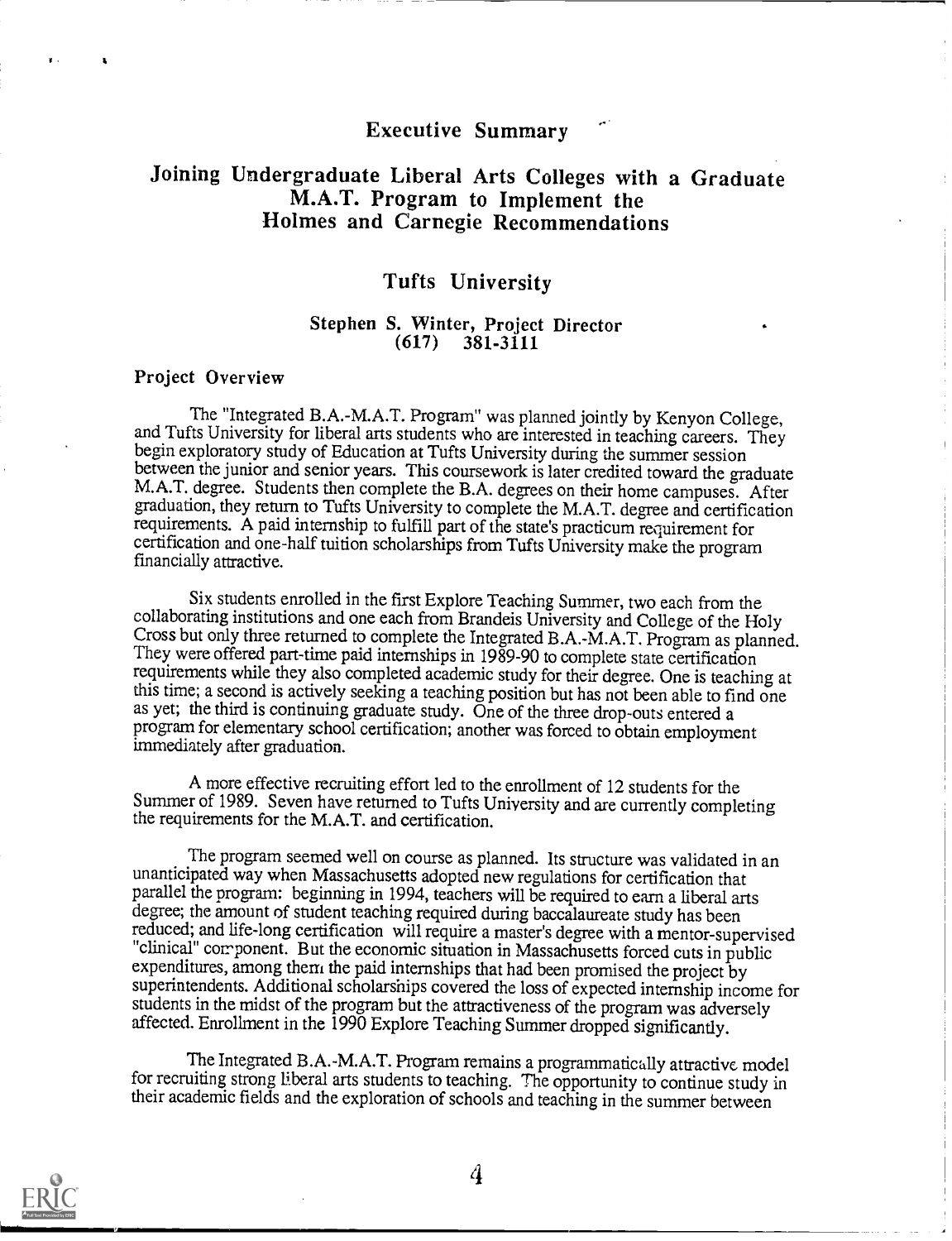junior and senior year without adversely affecting progress toward the baccalaureate degree are major features attractive to students who are considering a teaching career.

### Purpose

The Integrated B.A.-M.A.T. Program was designed to recruit outstanding liberal arts students to become teachers.

### Background and Origins

The Integrated B.A.-M.A.T. Program grew out of the nationally-recognized 5-<br>STEP Program but sought to eliminate a requirement of that program that interrupted the normal progress to the award of the B.A. degree four years after beginning undergraduate study.

### Project Description

The Integrated B.A.-M.A.T. set four criteria for the new program.

1. Students must be able to graduate four years after entering college.

2. The program must offer opportunity to explore teaching as a possible career early during their undergraduate studies. If a career in teaching does not appeal to them, they must be able to complete undergraduate studies

3. The program must allow students to engage in graduate study in their academic fields while they were completing the requirements for certification and earning the M.A.T.

4. The program had to be financially attractive.

Based on these criteria, the Integrated B.A.-M.A.T. Program requires:

In the summer between their junior and senior years, students attend the "Explore Teaching Summer Program" at Tufts University which consists of two graduate-level courses: Educational Psychology, and Field Experience in Education with Seminar

After the Explore Teaching Summer students to complete studies for the B.A. (or B.S.) degree on their home campuses. They also do an independent study of the curriculum in their academic specialty at two nearby middle or high schools with credit given toward the M.A.T.

In the summer after graduation, students return to Tufts University for abbreviated student teaching and one graduate course, either in their academic field or in Education

 $During$ , the subsequent academic year, they further complete a part-time internship for two course credits and graduate-level courses in their academic field and additional required education courses.

Because the internship implied a new concept for the supervision of the intern, mentoring, the project proposed to create a Handbook for Mentors to provide guidance for the association between the intern and mentor-teacher. It is more like that between an inexperienced teacher and an experienced one but in mentoring, they have specific responsibilities toward each other. Mentoring was a new departure when the project was launched although now, three years later, it has become much discussed in the literature.

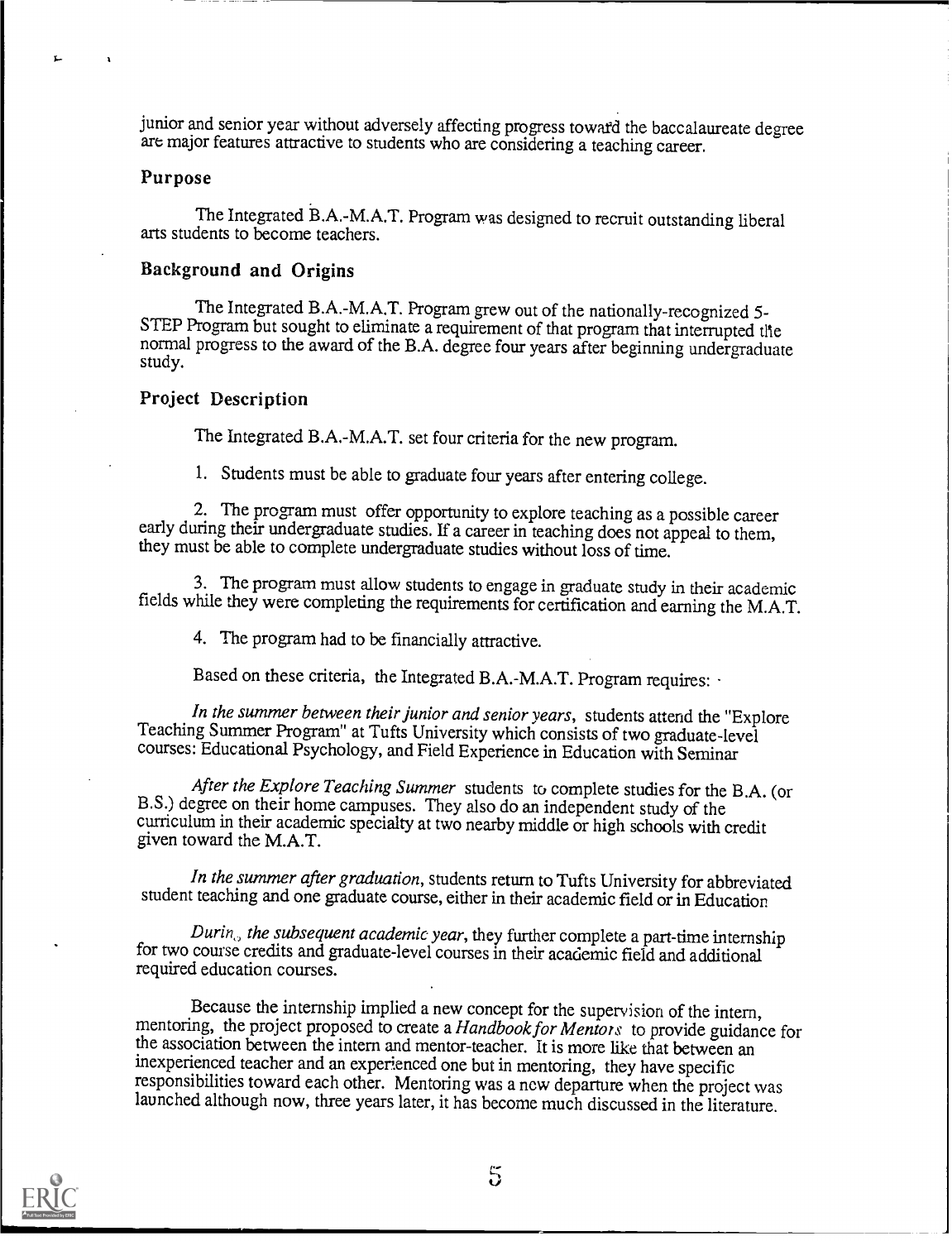### Project Results

Perhaps the most significant impact of the project was its influence on the report of the Joint Task Force on Teacher Preparation which was appointed in 1987 to make recommendations for the improvement of teacher education in the Commonwealth. The Task Force had access to the proposal for the Integrated B.A.-M.A.T. and, according to one of its co-directors, was influenced by it. The overlap between JTTP recommendations and the Integrated B.A.-M.A.T. are striking. Paralleling Integrated B.A.-M.A.T., the .111? report recommended reduced student teaching at the baccalaureate level with a mentor-supervised internship as part of a "clinical" master's degree required for full certification. Thus the Integrated B.A.-M.A.T. project had a wide, yet totally unanticipated, impact on teacher education in Massachusetts.

ÀÎ.

The Integrated B.A.-M.A.T. Program proved itself as a model for recruiting outstanding liberal arts graduates to teaching. Students in many colleges other than the collaborating parmers sought infomiation about the program, and initially a growing number representing various colleges participated. Also, the exploratory feature of the project fulfilled its purpose. Students could investigate how realistic vague notions about a teaching career were for them. Those who continued, could increase their knowledge of their academic fields through graduate courses in them. All of these features confirmed its attractiveness.

On the other hand, the financial assumptions built into the project could not be sustanced because of dramatically changed state and local budgetary conditions. Tufts University provided additional scholarships to cover the loss of paid internships, the changes in the  $\hat{\text{in}}$  ancial packages available to students midway in the project damaged its attractiveness to applicants, and enrollment dropped in the last year.

The project produced a 16 page Handbook for Mentors to guide intern students and their mentors. Since mentoring has been extensively treated in the profession is literature during the time that the project has been in operation, the major contribution of the Handbook for Teachers is probably quite thorough coverage with brevity. It is an easily reviewed resource for busy teachers.

### Summary and Conclusions

The Integrated B.A.-M.A.T. Programs has demonstrated its feasibility as a means for recruiting outstanding liberal arts students to teaching careers through a sequence of fourses to develop professional competency that fits completely with current ideas about the appropriate education for future teachers. It is particularly adapted for cooperation between liberal arts institutions that do not offer education programs and a post-graduate certification program.

For financial reasons, however, the Integrated B.A.-M.A.T. was the right project at the wrong time -- the wrong time being the rapid deterioration of the state's financial situation which undercut its assumptions for financial support. That it was the right project can be determined from its impact on certification in the Commonwealth of Massachusetts. There, its concept will persist.

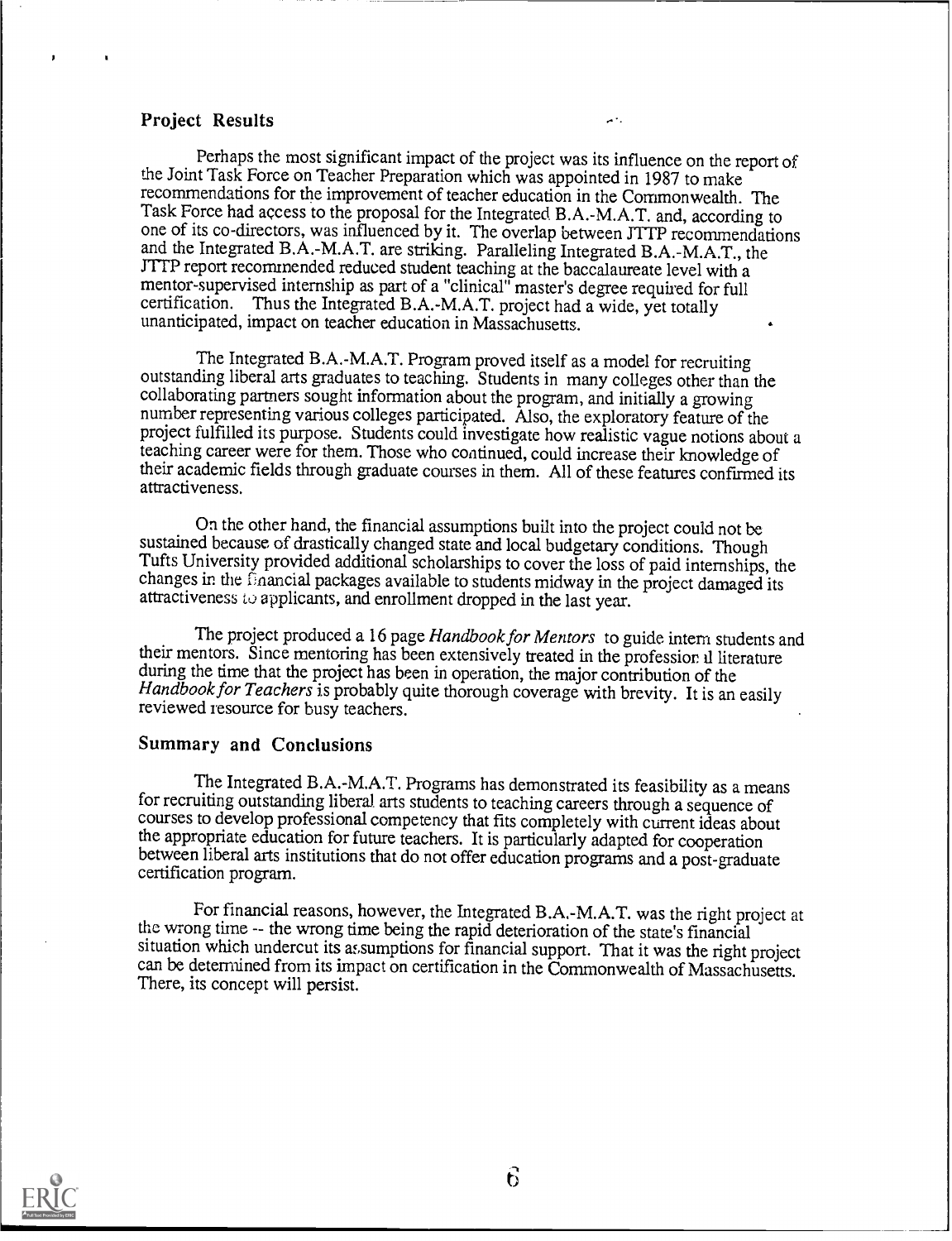# Joining Undergraduate Liberal Arts Colleges with a Graduate M.A.T. Program to Implement the Holmes and Carnegie Recommendations

# Project Overview

The "Integrated B.A.-M.A.T. Program," a successor to Kenyon College's 5-STEP Program, was planned jointly by the 5-STEP Coordinator at Kenyon College, Jane Rutkoff, and Tufts' Chair of the Education Department, Stephen S. Winter. In the Integrated B.A.-M.A.T. Program, liberal arts students who are interested in teaching careers begin exploratory study of Education at Tufts University during the summer session between the junior and senior years. This coursework is later credited toward the graduate M.A.T. degree. Students then return to their home campuses to complete the B.A. degrees. After graduation, they return to Tufts University to complete the M.A.T. degree and certification requirements. Moreover, a paid internship to fulfill part of the state's practicum requirement for certification in addition to one-half tuition scholarships from Tufts University makes the program financially more attractive.

The project began in the Fall of 1987. Most of the Fall was spent with final plans and the production of an attractive brochure. Recruitment of the first group of students for the summer program, called the "Explore Teaching Summer," began early in 1988. Efforts were made to personally recruit at Kenyon College and Tufts University as well as at member institutions of the Great Lakes College Association of which Kenyon College is a member, and at colleges in Massachusetts. In addition, the brochure was sent to chief academic officers at every liberal arts institution in New England, New York, New Jersey, Delaware, Pennsylvania, Ohio, Maryland, Virginia, and West Virginia.

Six students enrolled in the first Explore Teaching Summer, two each from the collaborating institutions and one each from Brandeis University and College of the Holy Cross, although one withdrew before completing the summer semester. They spent late May through mid-June at Somerville High School exploring the diverse activities that are



1

 $\gamma$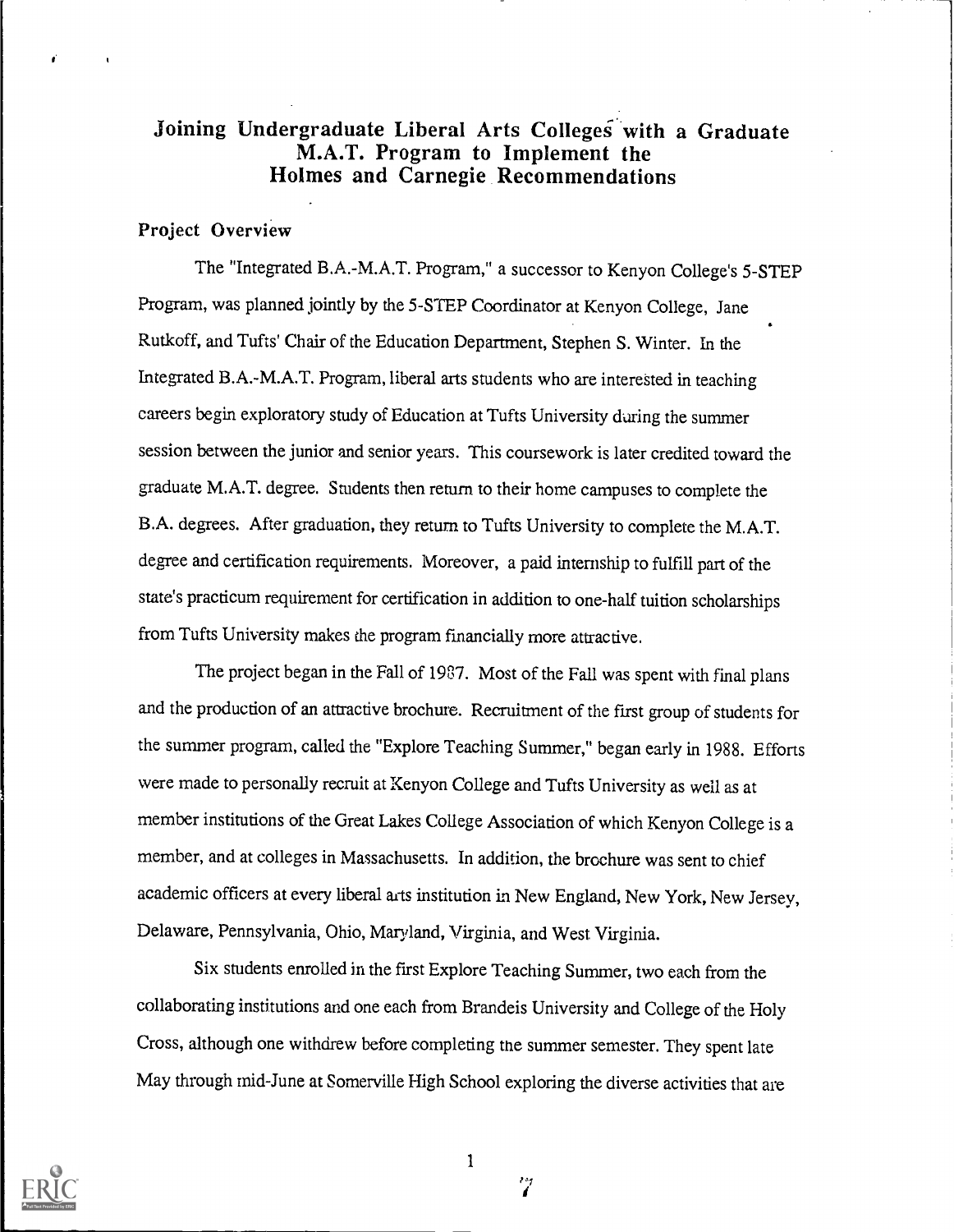part of teachers' responsibilities, and analyzing these in a seminar and completing a graduate-level course in Educational Psychology at Tufts University. The five persisting students returned to their home campuses in the Fall to complete their baccalaureate studies while maintaining contact with schools through an independent study assignment directed by Tufts University.

Three of the five student returned to complete the Integrated B.A.-M.A.T. Program as planned. They spent the Summer of 1989 completing 150 hours of student teaching, and taking a second graduate course. Then, they were offered part-time paid internships in 1989-90 to complete state certification requirements while they also completed academic study for the M.A.T. degree. One is teaching at this time; a second is actively seeking a teaching position but has not been able to find one as yet; the third is continuing graduate study. Of the two students who dropped after the Explore Teaching Summer, one decided on becoming an elementary school teacher, an option unavailable in the Integrated B.A.- M.A.T. Program. She has persisted to the best of our knowledge though we lost contact with her after she informed us that she was planning to enroll in an institution that offered elementary certification. The other student sought immediate employment after graduation to pay off loans incurred during undergraduate study.

During 1988-89, a more intensive and, thanks to the experience gained, a more effective recruiting effort led to the enrollment of 12 students: seven from Kenyon College, two from the University of Massachusetts at Boston; and one each from the College of the Holy Cross, Trinity College, and Williams College. This group completed their senior year at their home campuses in 1990. Seven have returned to Tufts University and are currently completing the requirements for the M.A.T. and certification.

The program seemed well on course as planned. Enrollment was growing. Moreover, its structure was validated in an unanticipated way when Massachusetts adopted new regulations for certification that parallel the program: beginning in 1994, teachers will



2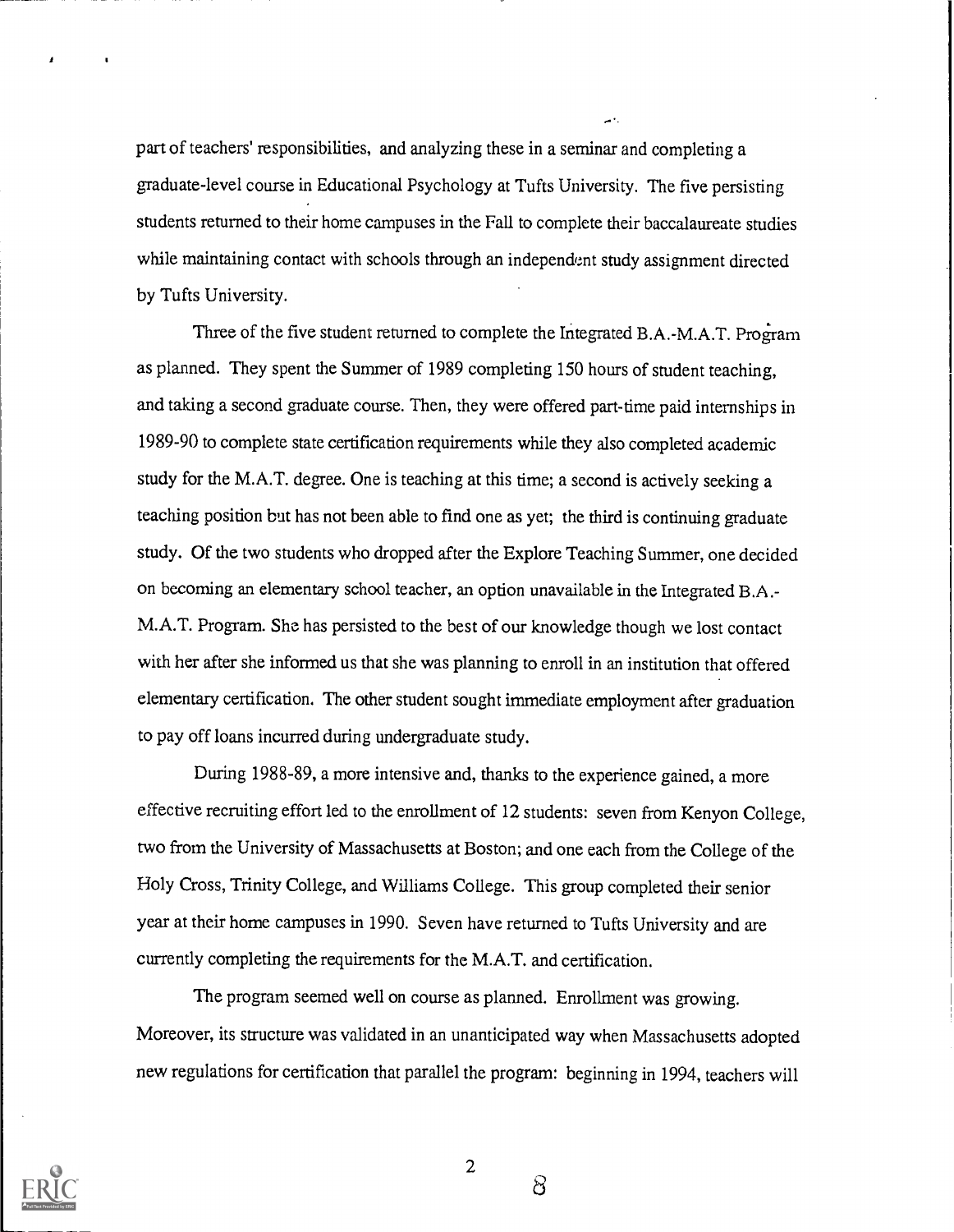be required to earn a liberal arts degree; the amount of student teaching required during baccalaureate study has been reduced; and life-long certification<sup>1</sup> will require a master's degree with a mentor-supervised "clinical" component. But the economic situation in Massachusetts threw the project off course. Huge budget shortfalls required cutbacks in public expenditures, and the paid internships that had been promised to the project by superintendents were among them. Although Dean Robert P. Guertin came to the rescue for the students in the midst of the program by providing additional financial aid to cover the loss of expected internship income, both the attractiveness of the program and its structure were affected. Later groups of students in the Integrated B.A.-M.A.T. program earn the M.A.T. and certification with a semester of student teaching instead of the internship. Because the situation was generally not unsettled for new recruits and especially because the extraordinary fmancial support of internships could not be assured, enrollment in the 1990 Explore Teaching Summer dropped significantly.

Despite its restructuring, the Integrated B.A.-M.A.T. Program remains a programmatically attractive model for recruiting strong liberal arts students to teaching. The opportunity to continue study in their academic fields as part of the M.A.T. program is one strong attraction. The Explore Teaching Summer which allows students to explore schools and teaching in the summer between junior and senior year without risking the loss of time in their progress toward the baccalaureate degree is another desirable feature for a number of students who otherwise might not consider a teaching career.

### Purpose

The Integrated B.A.-M.A.T. Program, like its predecessor, Kenyon College's 5-STEP Program, was designed to recruit outstanding liberal arts students to become teachers. Improving the teaching force of the United States has been a special concern of educators and of the political leadership of the states and the federal government. It has Commonwealth of Massachusetts, Board of Regents/ Board of Education, Joint Task Force of Teacher Preparation, Making Teaching A Major Profession, 1987



3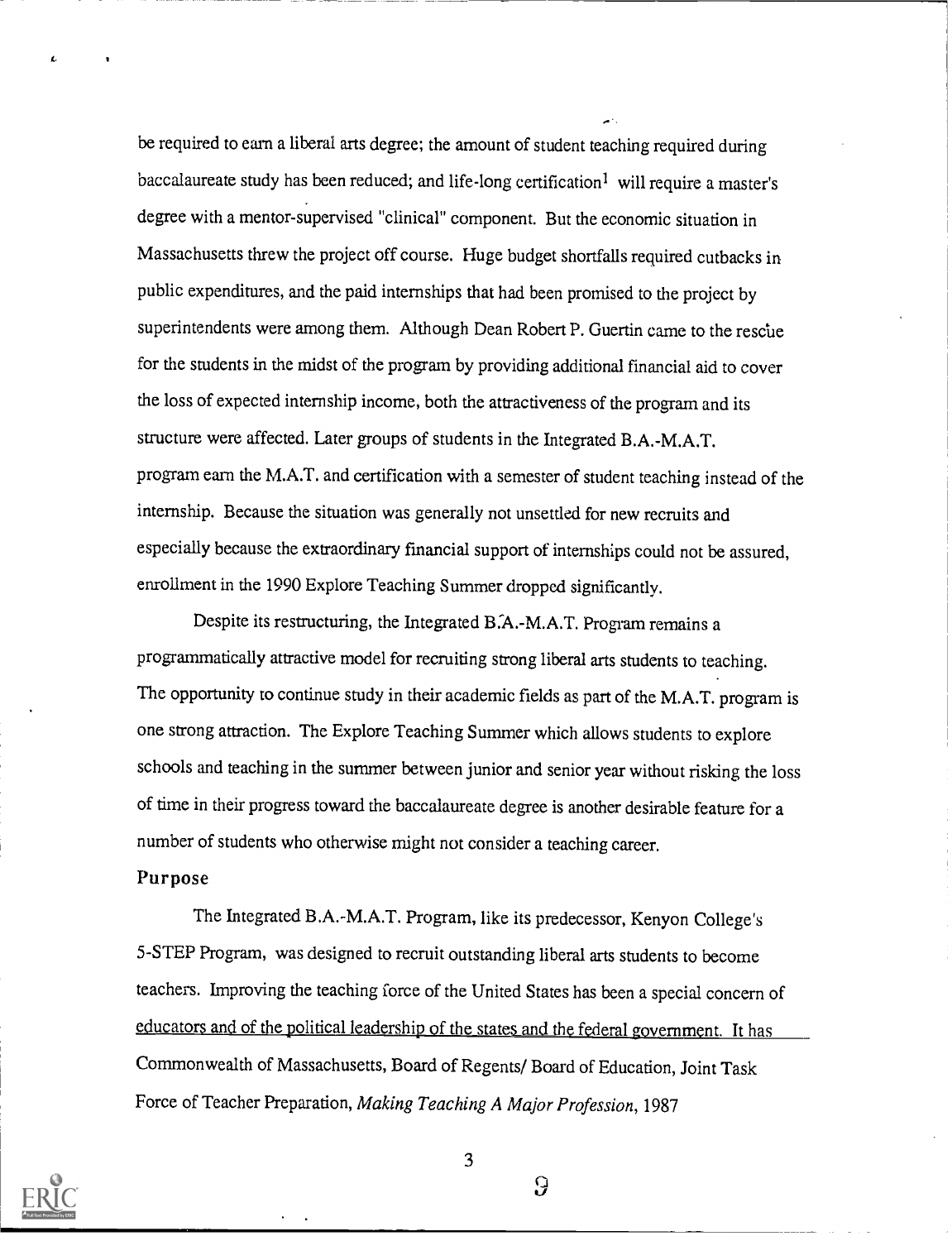been discussed in a number of reports published during the last decade,<sup>2</sup> and needs no elaboration here. A demanding liberal arts program assures that candidates are well educated. A post-baccalaureate M.A.T. degree then provides needed professional education for teaching while giving candidates the opportunity to extent their knowledge of their academic fields through further coursework at the graduate level.

There is one drawback to this pattern. Because in the normal progression students have no contact with teaching before they complete their undergraduate studies, they are often unaware of the possibilides of a teaching career. Hence, it is important to bring students into contact with teaching through special arrangements prior to their earning the B.A. or B.S. degree. Putting students into schools early during their college career gives them opportunity to determine whether they enjoy those experiences. If so, they they can later gain professional qualification through post-baccalaureate study with the assurance that teaching is a suitable career for them. The Integrated B.A.-M.A.T. Program facilitates both the exploration and the completion of professional qualifications.

### Background and Origins

The Integrated B.A.-M.A.T. Program grew out of the concept of the nationallyrecognized 5-STEP Program, an opportunity for Kenyon students to interrupt their undergraduate studies toward the B.A. degree after completing the junior year in order to enter an institution that offered a certification program for liberal arts students at the graduate level and complete the requirements of the M.A.T. degree. After their study at the graduate institution, students return to Kenyon College to complete their senior year. At that time, they are awarded the B.A. and M.A.T. degrees concurrently. Tufts University is one of the institutions that has collaborated with Kenyon College in the 5-STEP Program. 5-STEP recruited a number of able students who have done well as scholars and teachers. 2. Boyer, Ernest, High School; Commission on Excellence in Education, A Nation At Risk; Carnegie Commission on Education and the Economy, Teachers for the 21st Centwy; the Holmes Group, Tomorrow's Teachers.



4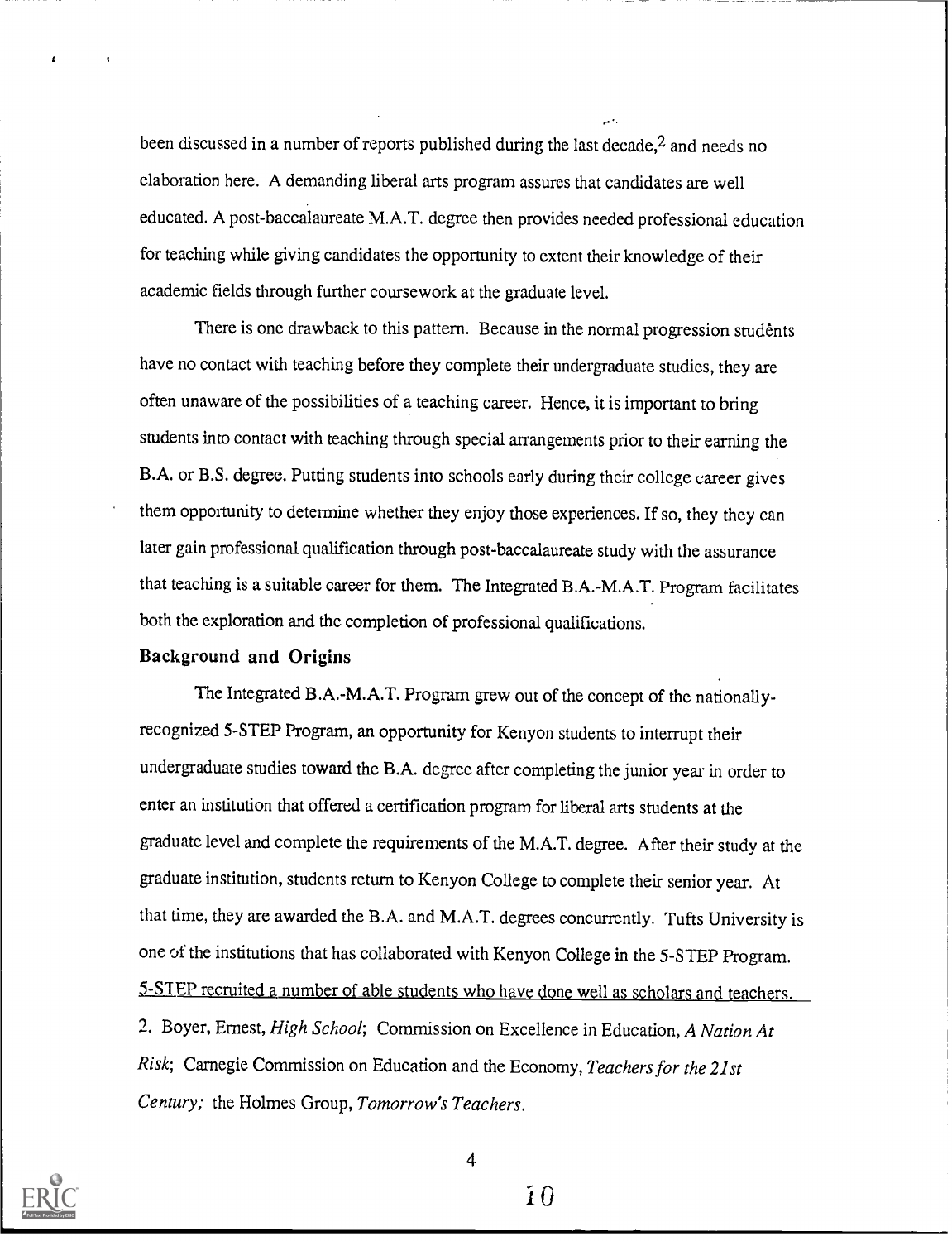But the 5-STEP Program had one drawback that thc Integrated B,A.-M.A.T. Program has sought to correct. It forced participants to leave Kenyon College before graduating, and then to return a year later. This interruption had several undesirable consequences. Students had to leave their friends and associates in "their" class before graduation in order to do the teacher education work. It meant that they were separated from their cohort during the important senior year, and graduated a year later with the next cohort. This is presented them with a difficult choice because the four year college education is not only an academic experience, it is also a time to find people with similar interests, often a time to form Lifelong friendships over the period of four years. The interruption is particularly serious for students who are members of athletic teams whose training is interrupted for a year and who return not to the team in the midst of which they had developed their skills but rather to the "next" team.

Another difficulty with the 5-STEP sequence is the intermediate academic development of the students who enter the graduate M.A.T. program. Although the graduate institutions made special arrangements to award graduate credit for their M.A.T. studies to students who had not yet obtained their B.A. degrees, the students were not as well prepared for graduate courses in their academic fields as their non-5-STEP classmates who had already completed four years of study in their major. The 5-STEP students thus were at a disadvantage academically.

Finding financial aid also proved difficult. Most aid programs are designed either for undergraduate or graduate students. Students in the M.A.T. phase of the 5-STEP Program fit neither. They were not in an undergraduate program and could not qualify for aid designated for undergraduates, and they had not yet earned the baccalaureate degree and did not qualify for aid designed for graduate study. Thus, they had difficulties in finding financial assistance for the M.A.T. phase of their studies.

To overcome these drawbacks and maintain the strengths of the 5-STEP Program, a means had to be found to keep its unique early exploration of schools and teaching that

5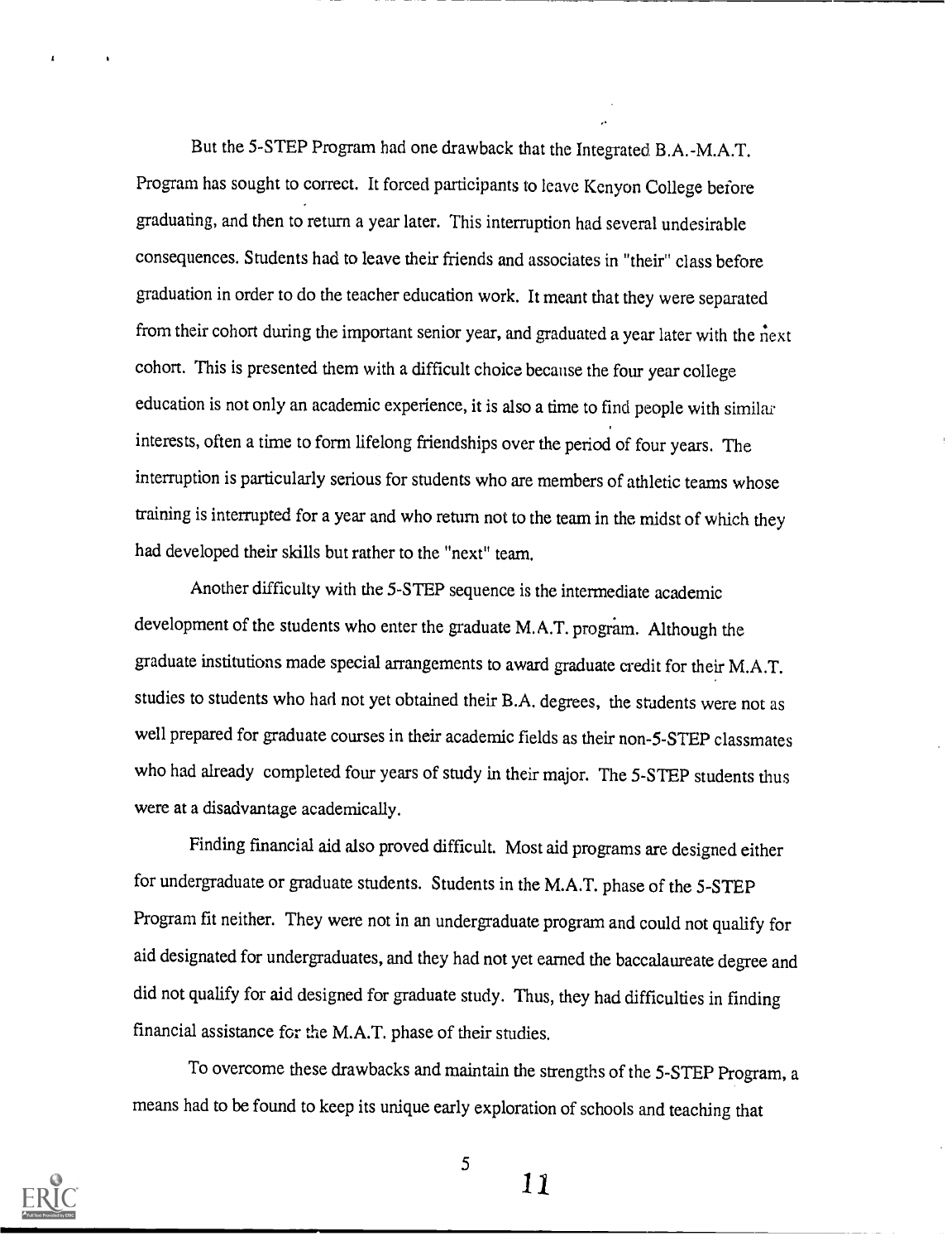seemed to attract potential students. Their successful experiences in this phase guaranteed the effectiveness of the recruitment but these early experiences could not isolate program participants from their college classmates. The new program had to allow them to graduate in the normal four-year period.

### Project Description

Given these considerations, planning for the Integrated B.A.-M.A.T. set four <sup>\*</sup> criteria for the new program.

The first criterion was that students should be able to graduate four years after entering college to overcome the negative consequences when they are not able to graduate with the member of the class with whom they entered college. This condition seemed imperative if the program was to expand and permit participation of students from other liberal arts colleges that did not have special resources to invest in encouraging their students to become teachers.

The second criterion for the new program was that it must continue to offer students the opportunity to explore teaching as a possible career early during their undergraduate studies while they were still considering various options as had been done by the 5-STEP Program. The exploration, furthermore, had to assure that they would not be penalized through loss of time if, after becoming more familiar with schools and teachers, a career in teaching did not appeal to them.

Also unchanged from the 5-STEP Program was the third criterion, a commitment to offer participating students opportunity to engage in graduate study in their academic fields while they were completing the requirements for certification and earning the graduate degree.

A final criterion for the Integrated B.A.-M.A.T. Program was to make the program financially attractive. The program inherently requires five years of study. Teachers are not well paid, and cannot undertake the burden of large debts. Hence, to be successful the progam had to provide maximum financial aid. The plan for the Integrated B.A.-M.A.T.



6

.12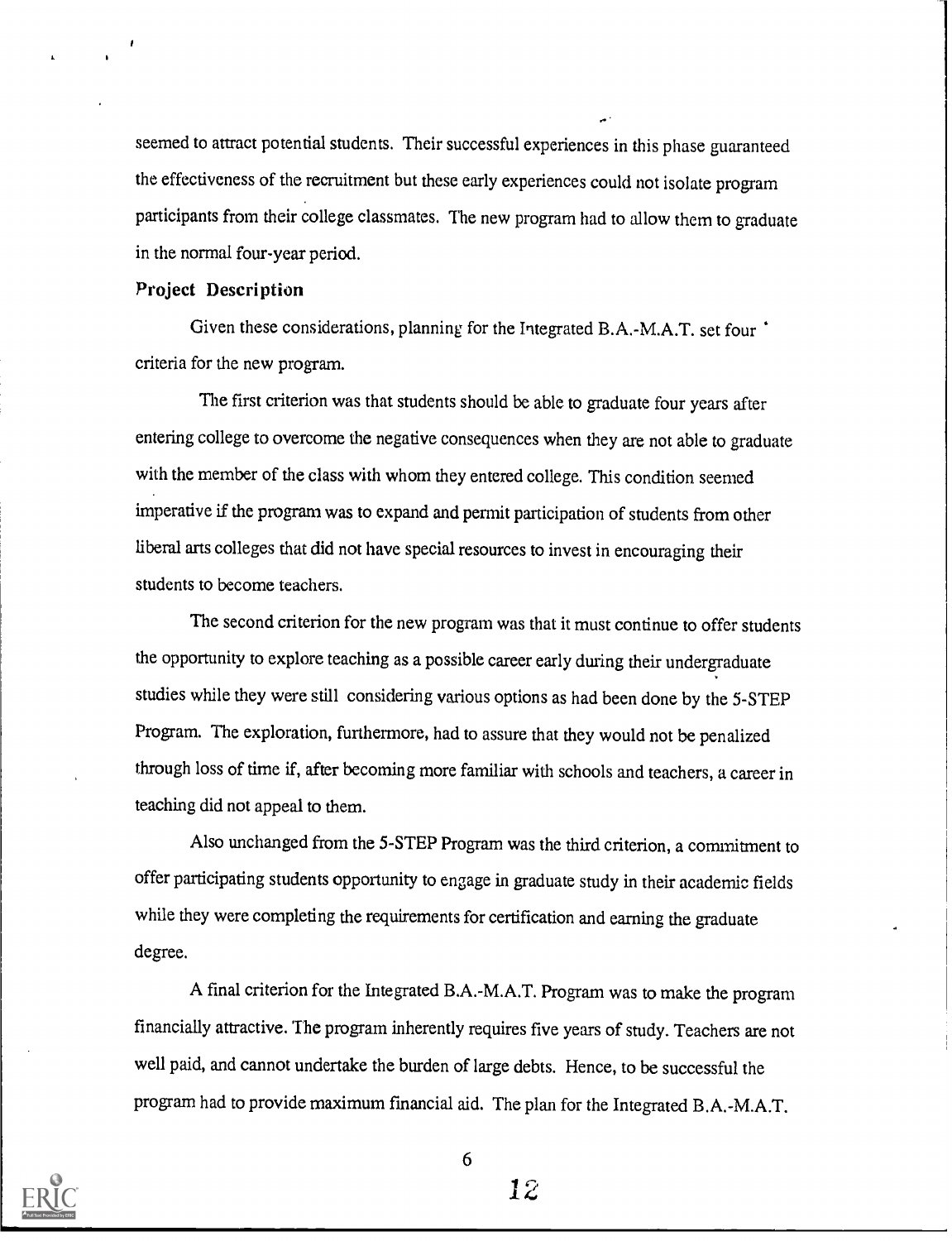Program consequently follows an alternative route available in Massachusetts to achieve certification. It planned a paid part-time internship under the guidance of a mentor teacher as the chief means for fulfilling the practicum requirement for certification. As further required, it had to include also a shortened period of student teaching to be done during a summer term preceding the internships.

шĖ

In addition, the program had to meet the requirements of the Tufts M.A.T. program and other aspects of the state's certification requirements. Moreover, if it was to serve as a model, the Integrated B.A.-M.A.T. Program had to be designed so that it could be adopted by other institution that were ready to make similar variations in their programs for liberal arts graduates seeking certification in a post-graduate programs . For Tufts University, the variations were small. Two courses taken between the junior and senior years were accepted for graduate credit toward the M.A.T., and, with state approval, the Integrated B.A.-M A.T. program offered a reduced period of student teaching and a paid part-time internship of not less than 300 hours as the introduction to professional practice in lieu of the usual 300 hours of student teaching.

To fit the various criteria given above, the Integrated B.A.-M.A.T. Progam developed the following structure:

In the summer between their junior and senior years, students attend the "Explore Teaching Summer" program at Tufts University which consists of two graduate-level courses:

> Educational Psychology i7ield Experience in Education with Seminar

After the Explore Teaching Summer students return to their home campuses to complete their studies for the baccalaureate degree. In addition, they undertake an independent study of the curriculum in their academic specialty at two nearby middle or high schools. Their independent study report is sent to, supervised, and graded by Tufts University and given credit toward the M.A.T.

In the summer after graduation, students return to Tufts University for

150 hours of student teaching for one course credit One graduate course, either in their academic field or in Education\*

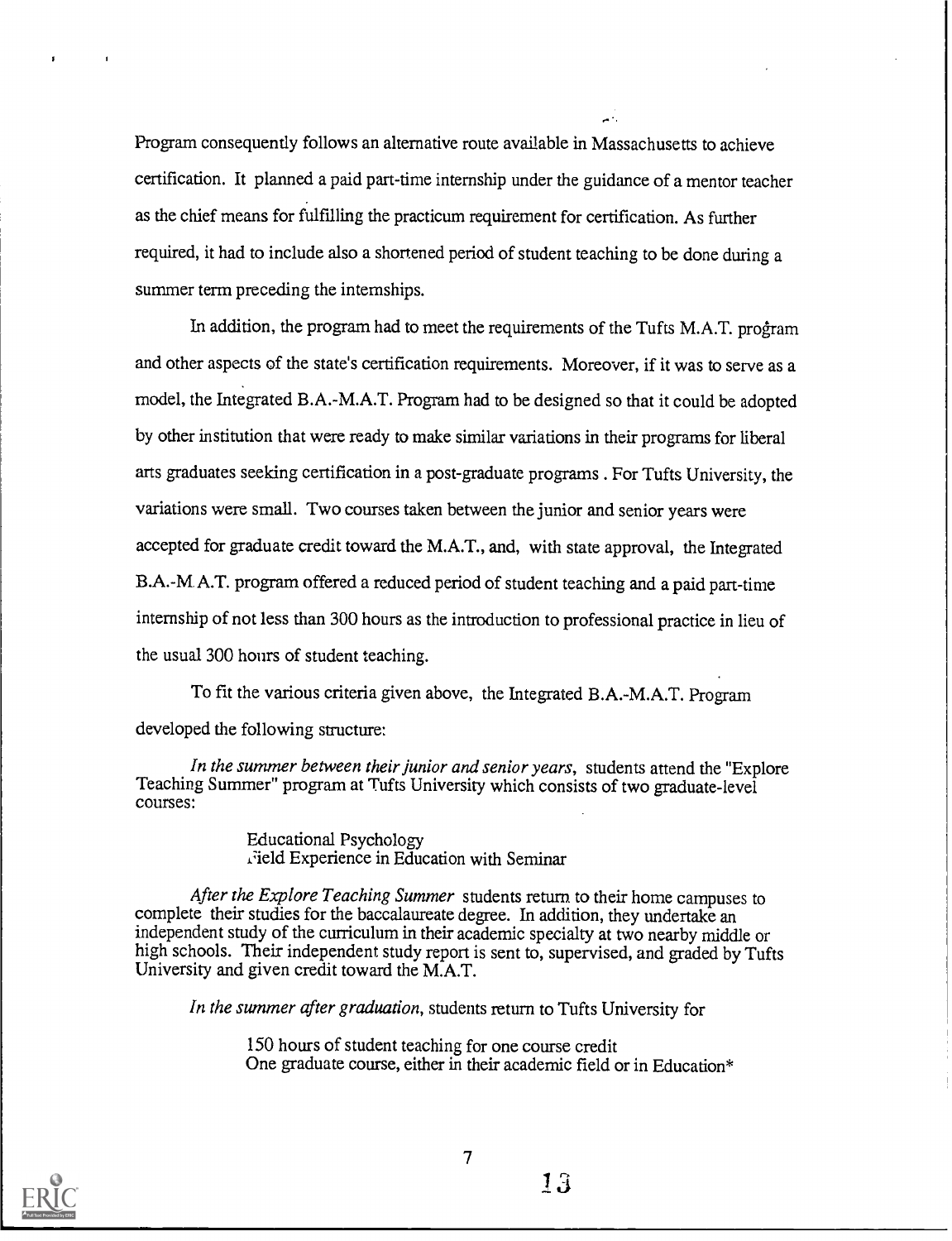# During the subsequent academic year, they further complete

Part-time internship supervised by a mentor for two course credits Graduate-level courses in the academic field\* Additional graduate education courses\*

\* For certification, the Education courses must also include a course in the Foundations of specialty, and either Curriculum Development or Principles of Middle and Secondary<br>School Education. For the M.A.T. degree, students must complete at least three graduatelevel courses in their academic fields.

With this structure, students could explore their interest in teaching in some depth before leaving their undergraduate college; yet they were not committed to teaching if they did not find their experience in the Explore Teaching Summer attractive. Moreover, if they completed the B.A.-M.A.T. Program, they could continue graduate study of their academic fields, develop practical professional experience through a series of increasingly responsible introductory teaching roles, and earn internship stipends to reduce the costs of the program. Tufts University further assisted them through one-half tuition scholarships.

The project was first planned, it included a mentor-supervised internship. Mentoring was a new professional concept for the association between the student and <sup>a</sup> cooperating practitioner. To defme this new relationship between a senior teacher and a novice who has full responsibility for one or more classrooms yet still receives the support of a master teacher, the project proposed to create a Handbook for Mentors. The roles and responsibilities in mentoring are similar in many ways to the familiar student teachercooperating practitioner model but they differ inasmuch as the intern's class(es) are fully independent of those of the mentor. The mentor's responsibilities are only to the intern teacher, not to the intern's students. Unlike a student teacher who works more or less at the direction of the cooperating practitioner, the intern's relationship to the mentor is more like that of an inexperienced teacher to an experienced one. In usual school operations, contacts between experienced and inexperienced teachers are voluntary and occasional. Neither seeks to encroach on the other's independence. In mentoring, however, they have specific responsibilities toward each other to assist the novice in overcoming what might be



8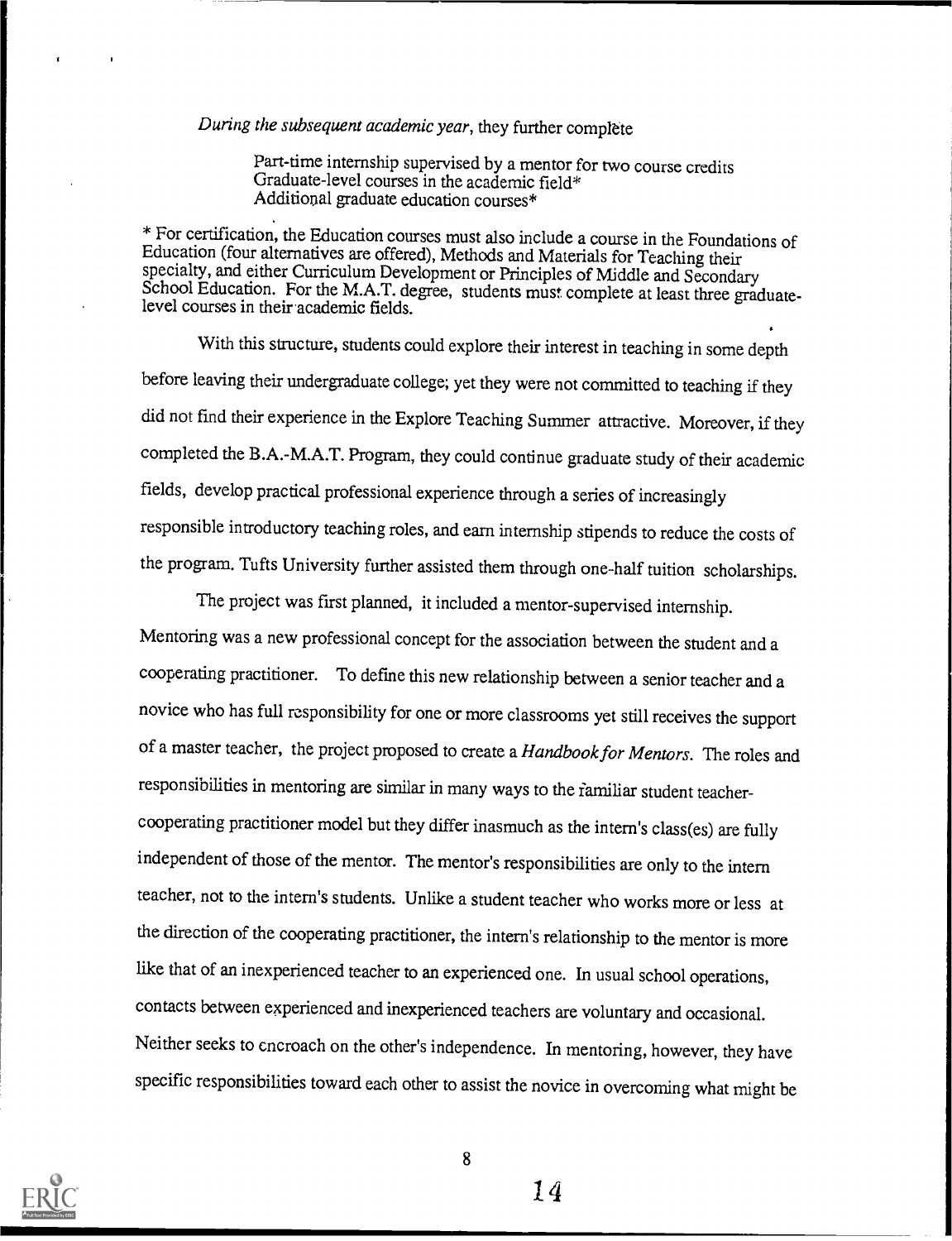called start-up problems. Mentoring was a new departure when the project was launched although now, three years later, it has become much discussed in the literature.

# Project Results.

Perhaps the most significant impact of the project was its influence on the deliberations of the Joint Task Force on Teacher Preparation which was appointed by Massachusetts' Chancellor of Higher Education Franklyn G. Jenifer and Commissioner of Education Harold Raynolds in 1987 to make recommendations for the improvement of teacher education in the Commonwealth. James Frasier, co-director of the JTTP with Susan Zelman, asked for a copy of the Project Proposal. Subsequently, he told the director of this project that it had been used as a resource for the Commission's deliberations. As the comparison table shows, the parallels between the Integrated B.A.-M.A.T. proposal and the JTTP recommendations are striking. Only those that represent changes from current requirements are listed:

|                         | Integrated B.A.-M.A.T.                                                | <b>JTTP</b> Recommendations                                                                                                    |
|-------------------------|-----------------------------------------------------------------------|--------------------------------------------------------------------------------------------------------------------------------|
| Undergradu-             | Designed for B.A.or B.S.                                              | B.Ed. to be phased out. All                                                                                                    |
| ate education           | candidates                                                            | teachers must earn B.A.(or B.S.)                                                                                               |
| <b>First Profes-</b>    | One-half (150 hrs) of                                                 | At least 150 hours of student                                                                                                  |
| sional Practice         | summer student teaching                                               | teaching required(reduced from 300)                                                                                            |
| Additional Pro-         | A part-time internship of at                                          | A "clinical Master's degree" with the                                                                                          |
| fessional Practice      | least 300 hours supervised                                            | clinical practice supervised by a                                                                                              |
| for lifetime            | by a school mentor and the                                            | school mentor and a college                                                                                                    |
| certification           | college supervisor                                                    | supervisor                                                                                                                     |
| Courses in<br>Education | To meet current standards<br>which offers lifetime certi-<br>fication | New Standards at two levels: pro-<br>visional after B.A. and more ad-<br>vanced earned during required<br>master's level study |

Of these four changes, only the institution of two levels of standards to be developed by teachers through their professional courses and then demonstrated in professional practice has no parallel in the Project. The elimination of the B.Ed. degree was proposed in the Holmes and Carnegie Reports which were cited to justify the request for support of the Integrated B.A.-M.A.T. Program. This program, however, suggested the means for

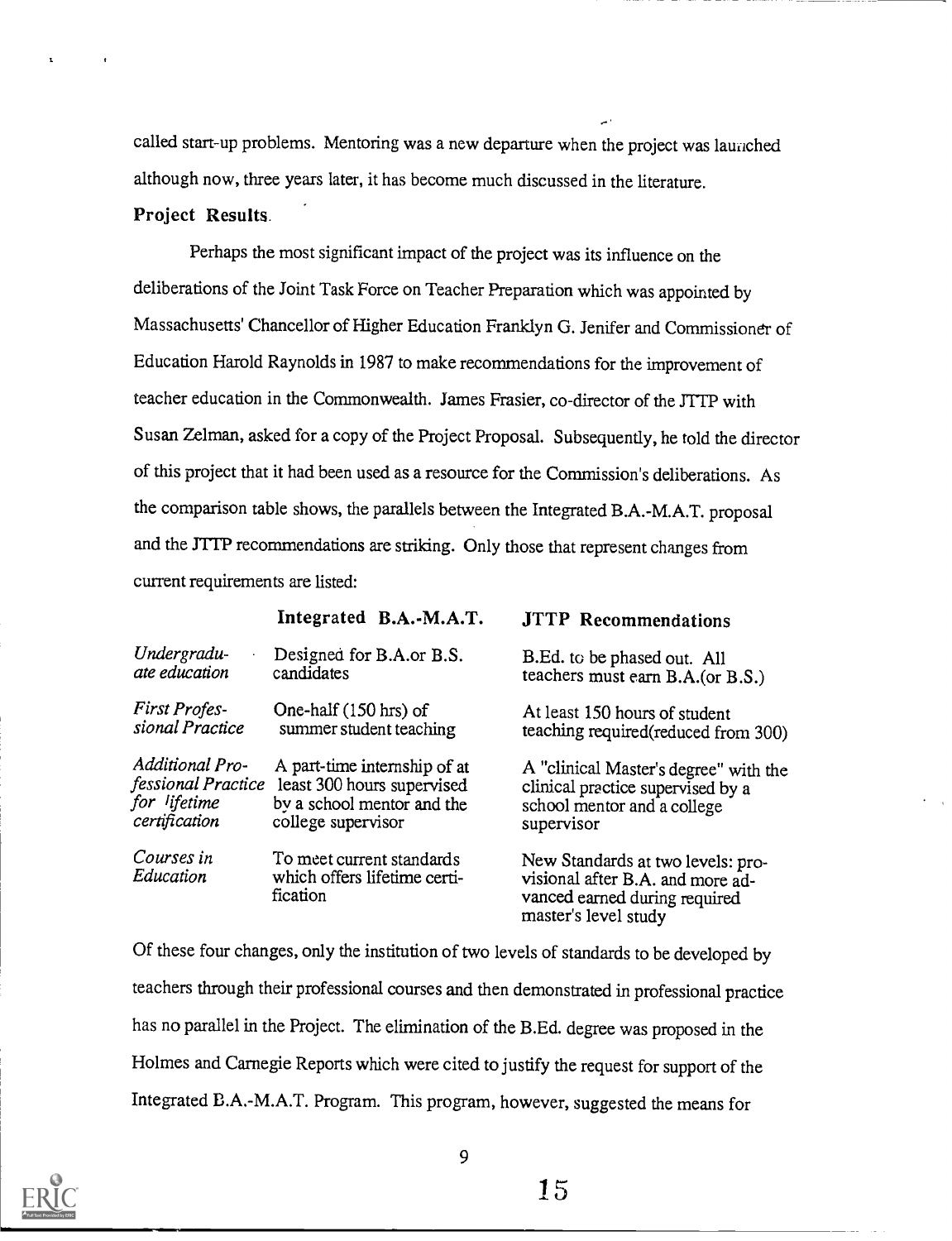connecting the various objectives set by JTTP. Thus the project had wide, yet totally unanticipated, impact on teacher education in Massachusetts.

In the more narrow sense, providing a model for recruiting outstanding liberal arts graduates to teaching, the results of the project were ambiguous. Academically, the model proved itself. As word of the Explore Teaching Summer spread among colleges, students in a larger number of colleges sought information about the program. Initially an expanding number participated. Moreover, the exploratory feature of the project fulfilled its purpose. Students could investigate how realistic vague notions about a teaching career were for them. Those for whom the exploratory experience proved attractive persisted to complete the program and achieved certification. Those who learned through the Explore Teaching Summer that other careers suited them better were able to make this judgment on the basis of direct experience before the completion of their baccalaureate studies and without losing time in their progress toward the B.A. degree.

But there was a negative side to this part of the project. The financial assumptions built into the project were initially somewhat faulty and by 1988 had proved unrealistic as a result of drastically changed state and local budgetary conditions. The faulty assumption was that significant financial aid offered students in the course of the project through Tufts University's scholarships and internship earnings would enable interested students to participate regardless of their financial condition because the program would be essentially free of out-of-pocket costs. What was not considered in this assumption was the problem of cash flow. Students had to have "up-front" money to pay for the half tuition and living expenses during the Explore Teaching Summer. This money would later be recouped by internship income. However, many interested students did not have the funds needed to live during the 6 weeks of the Explore Teaching Summer nor the tuition for the two courses even though it was reduced to approximately \$700 by one-half tuition scholarships. Even the fact that the Explore Teaching Summer takes place from late May through the end of



10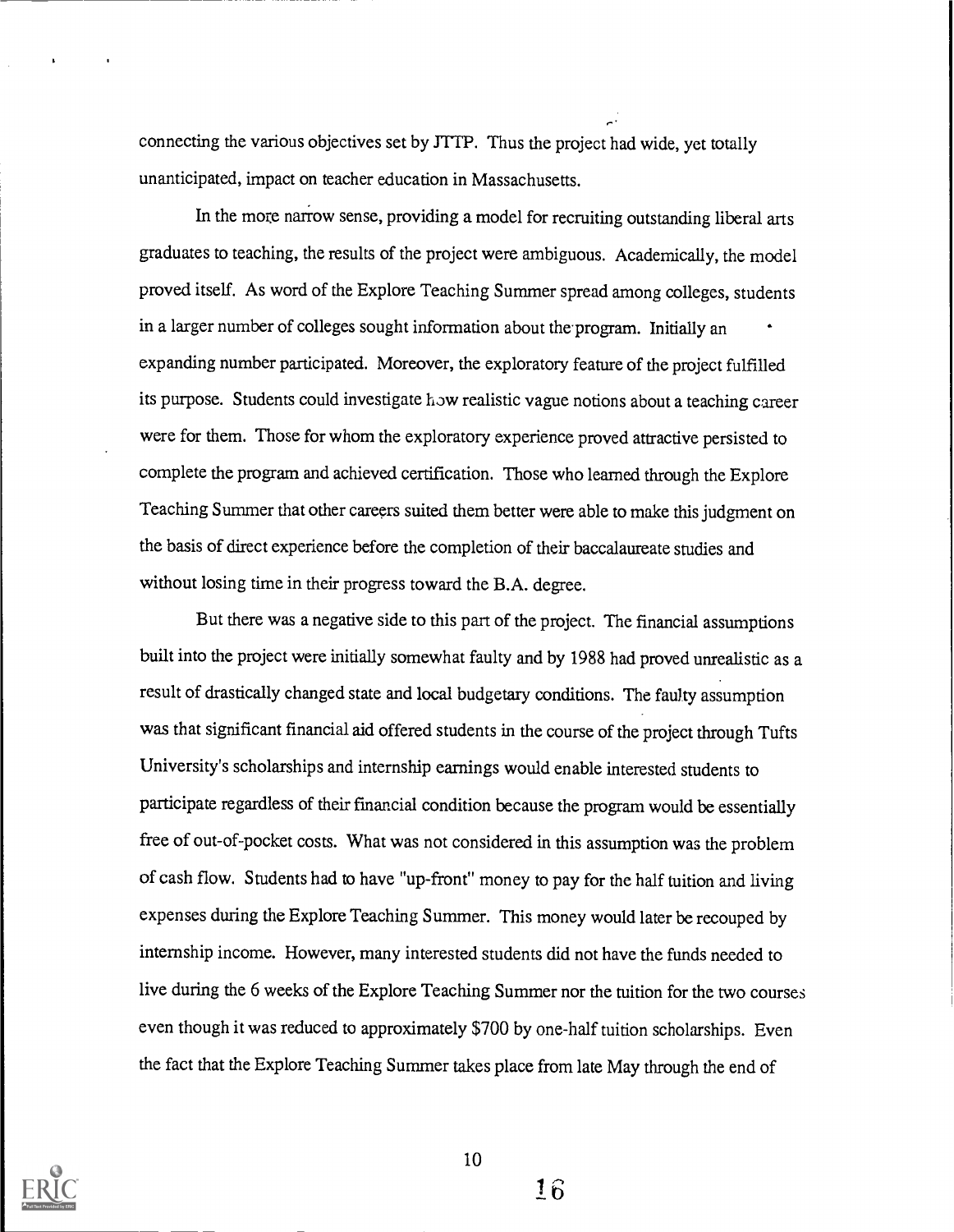June, leaving students free to take summer jobs, did not diminish the cash flow problem. The project found no way out of this dilemma.

The unrealistic assumption regarding financing the costs of the Integrated B.A.- M.A.T. Program rested on the expectation that schools would employ participants as parttime interns, allowing them to earn \$6,000 or more during the academic year. That sum, combined with the one-half tuition scholarships offered by Tufts University for students in the program, would cover its costs. The precipitously and drastically worsening fmancial situation of the the Commonwealth of Massachusetts, which affected all areas of public service including state assistance to the schools, made that assumption unrealistic. Internships promised when the project was first planned were not available.

Tufts University filled in the breach for students already admitted to the project by significantly increasing tuition scholarships. In addition, students could earn money in the summer following graduation from undergraduate college because the restructuring that replaced the internships with a semester of full-time student teaching no longer requireed them to spend that summer in academic study and student teaching. Taking all these factors together, participants received as attractive a financial package as that initially planned. But the project was seriously compromised. Although participants were continuously kept apprised of developments and of the alternative arrangements being offered as this situation changed, the psychological impact of the necessary changes and of the generally fluid circumstances was highly detrimental. We attribute the drastic reduction in the number of applicants for the 1990 Explore Teaching Summer and the virtual absence of enrollments almost entirely to this factor though another contributing factor was the decision by Kenyon College early in the Spring of 1990 to change arrangements for administrative support of the 5-STEP Program and the collaboration with Tufts in the Integrated B.A.- M.A.T. Program when this project expired. Finally, Tufts University could not commit the increased tuition support of project students on a long-term basis above the one .half tuition scholarships that were initially committed.



11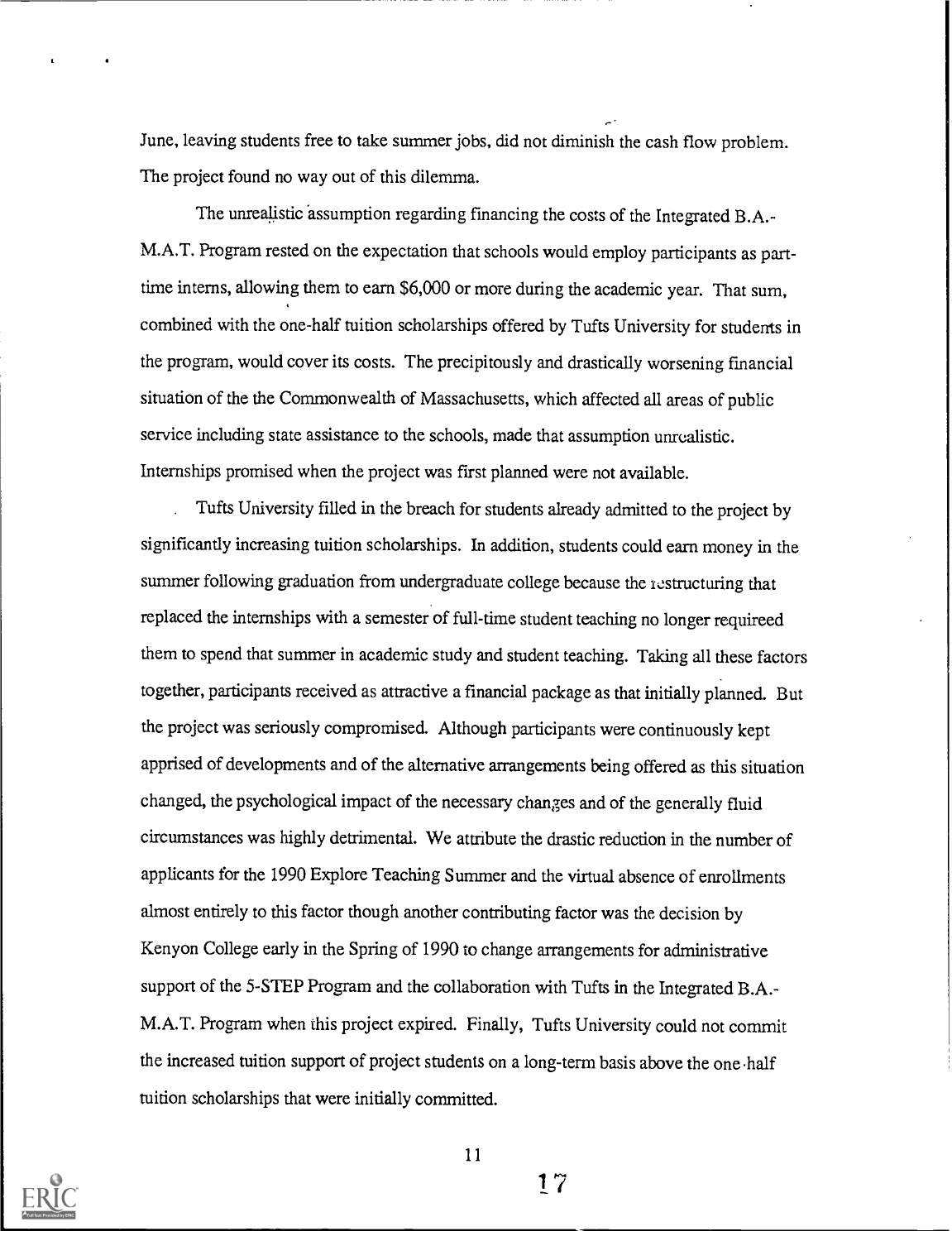The final result of the project was a concise and eminently useful 16 page Handbook for Mentors written by the Project Director, critiqued by potential mentors, and revised on the basis of the critiques. This volume promised to make a major contribution when it was initially proposed, but in the intervening years mentoring was "discovered" by the education community at large and much more detailed source materials to this new concept have been written by others. Perhaps the major contribution of the Handbookfor Mentors is is its quite thorough coverage coupled with brevity. It is an easily reviewed resource for busy teachers.

### Summary and Conclusions

The Integrated B.A.-M.A.T. Programs has demonstrated its feasibility as a means for recruiting outstanding liberal arts students to teaching careers. It offers them the opportunity to explore teaching early enough in their pursuit of the B.A. degree to function as a real option while permitting them to reject the teaching career without foreclosing other options or losing time in the pursuit of baccalaureate.

Secondly, the Integrated B.A.-M.A.T. Program provides for a sequence of courses to develop professional competency that fits completely with recent concepts about the appropriate education for future teachers. It stresses both the baccalaureate degree and a gradual, three-step introduction to the development of practical professional skills through an initial exploration, a reduced student teaching experience, and a paid mentor-supervised internship.

With a teacher shortage in the near future and persisting for some time predicted by many, financial support for the paid internships will again become likely. Of course, forecasts of this nature are hazardous at best other positive factors are the parallelism between the Integrated B.A.-M.A.T. Program requirements and current thinking about appropriate program3 for future teachers. Internships are further viewed favorably by school administrators as a means for more extensive introductory practical experience among new teachers, for increasing contact between young teachers or teachers-to-be and



12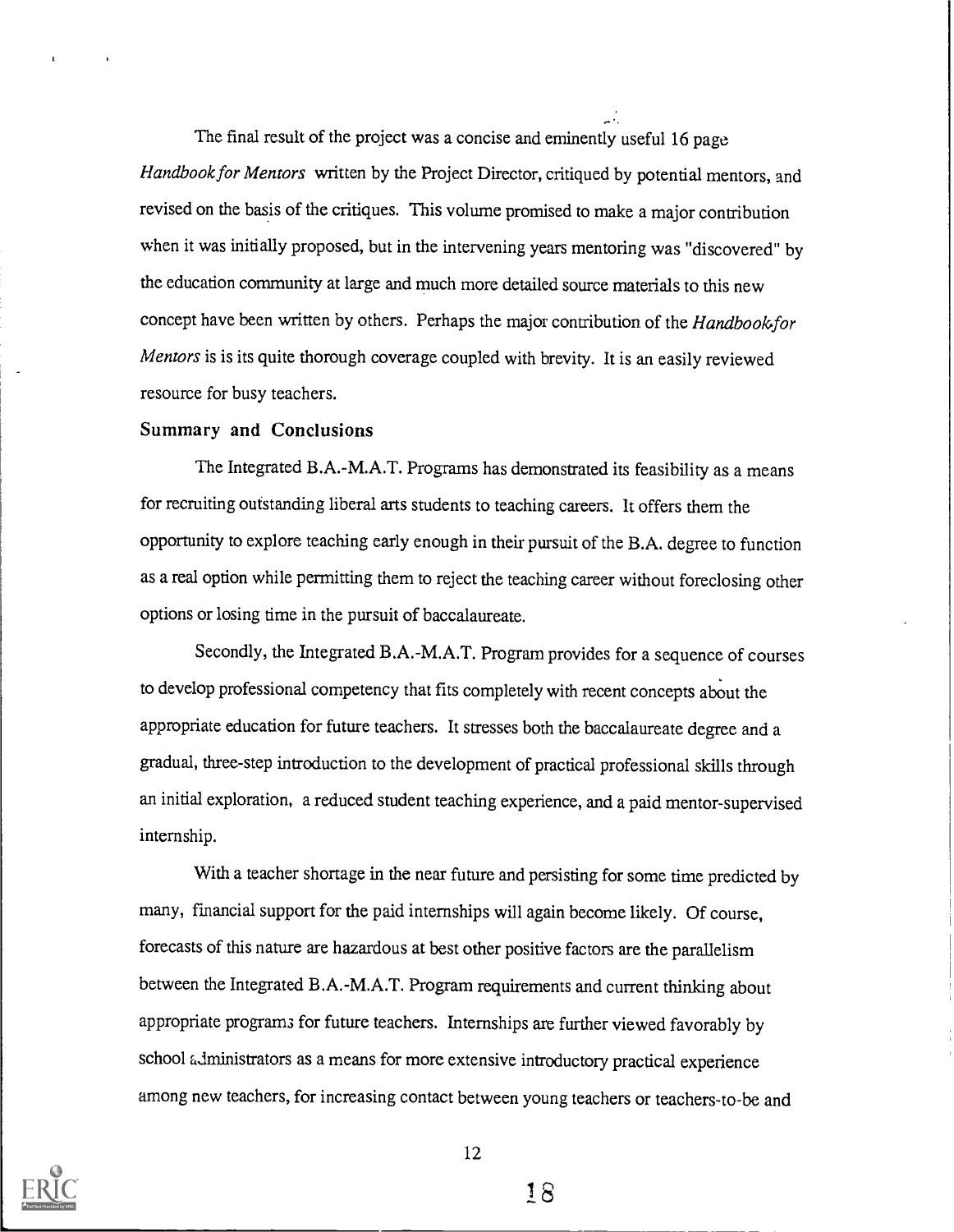the aging teaching forces, and because of the fmancial advantage of internships to both the schools and the intern when a teaching position becomes vacant by retirement or resignation. (Because during the life of the project school systems were forced to reduce their teaching staffs by terminations due to financial exigency, it was imposible to offer positions to interns. It would have required terminations of additional regular staff. This was unacceptable for a number of reasons.)

On the other hand, the adoption of a program like the Integrated B.A.-M.A.T. Program requires adjustments to the university's unique local requirements for the certification at the post-graduate level. In the case of Tufts University, only small adjustments were necessary.

Finally, the experience demonstrates that the Integrated B.A.-M.A.T. Program is attractive to students at institutions not associated with the two primary collaborators, Tufts University and Kenyon College. It is particularly adapted to institutions that do not include education in their programs, that do not offer education programs at the same level (i.e., elementary school teaching but not secondary), or that offer education in separate schools of education and which may not have ready links between their colleges of liberal arts and those schools.

Our final conclusion about the Integrated B.A.-M.A.T. Program is that it was the right project at the wrong time -- the wrong time being the rapid deterioration of the state's financial situation which undercut one of its major assumptions when superintendents were unable to allocate resources to internships despite their commitments to the project to fund them nearly two years earlier during the planning of the project because by the time project students were ready for the internships, the schools were forced to terminate fully certified, experienced and tenured teachers. That it was the right project can be determined from its impact on certification in the Commonwealth of Massachusetts. There, the concept will persist.



13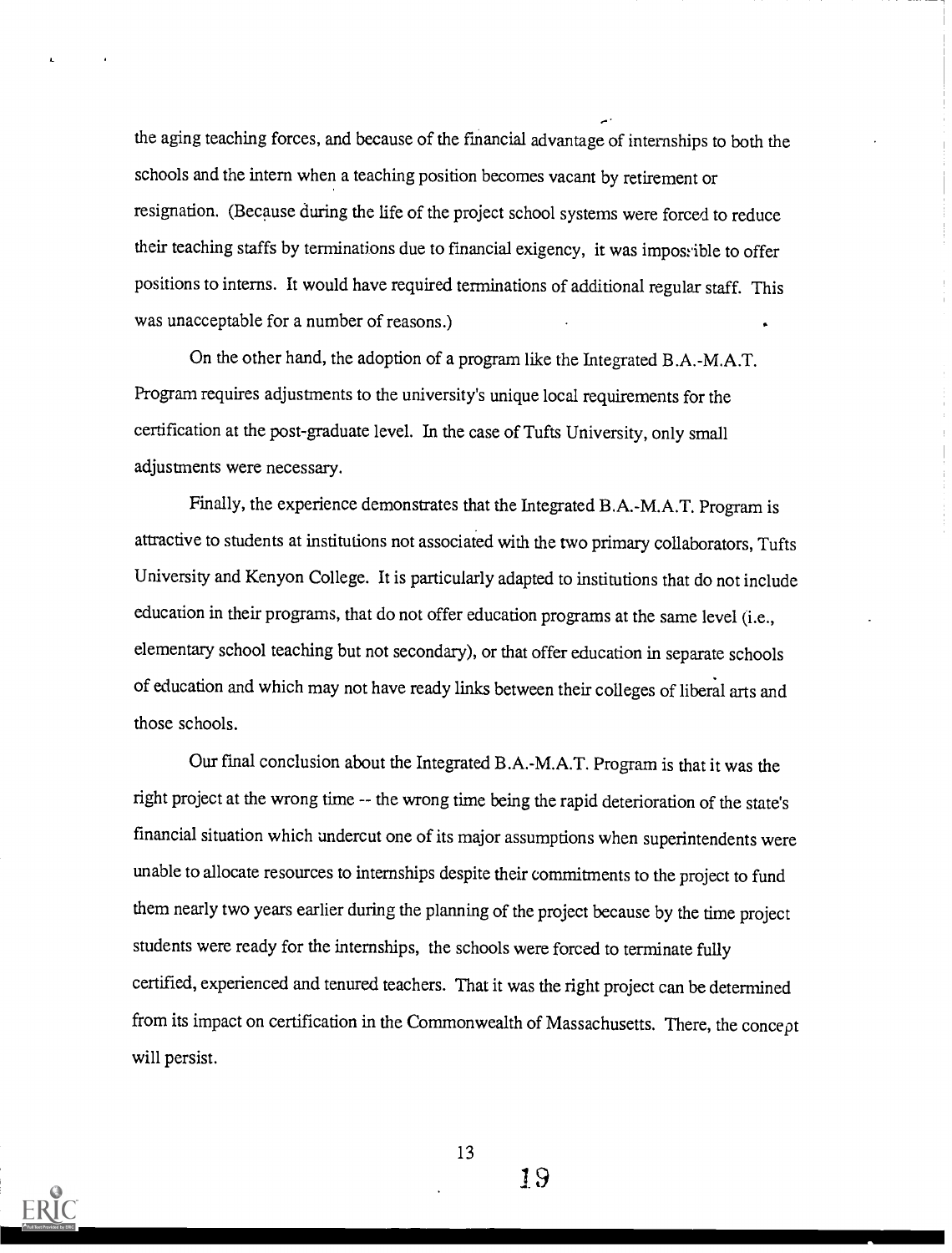### Appendix for FIPSE

The management of this FlPSE project was, in most respects, an extremely pleasant and satisfying experience. Staff was helpful but not intrusive. As project director, I was free to manage the project within the framework of the proposal as required by its guidelines and by emerging circumstances. The staff was helpful whenever questions. arose.

There was, of course, extreme disappointment by all associated with the project that changed circumstances in the fiscal situation of the schools undercut one significant aspect of the project. Dean Guertin's support of the project through major additional scholarship assistance to participants saved the day but, as events demonstrated, not the long-term situation. I can think of no intervention by the staff of FIPSE that could have offered other help in addition to the scholarships provided by Tufts University which might have reversed the precipitous drop in enrollment in the last year of the project or of its longterm prospects. Nor can I think of ways in which, five years ago, when the idea for this project first germinated in discussions with Kenyon College's 5-STEP Coordinator, Jane Rutkoff, we could have foreseen the dramatic and extended downturn in the economic situation of the Commonwealth of Massachusetts. Nor could we have foreseen that ideas we found innovative and radical: early exploration teaching within the context of a liberal arts education; mentoring; and internships as the means for full certification would become the norm for Massachusetts as well as central in national discussions.

The innovative structure of the Integrated B.A.-M.A.T. program remains an important means for providing the nation with excellent teachers. I judge that proposals that seek to institute teacher education programs based on similar considerations are worthy of support though with greater concern for the realism of the kind of support assumptions that were made when this project was proposed.



14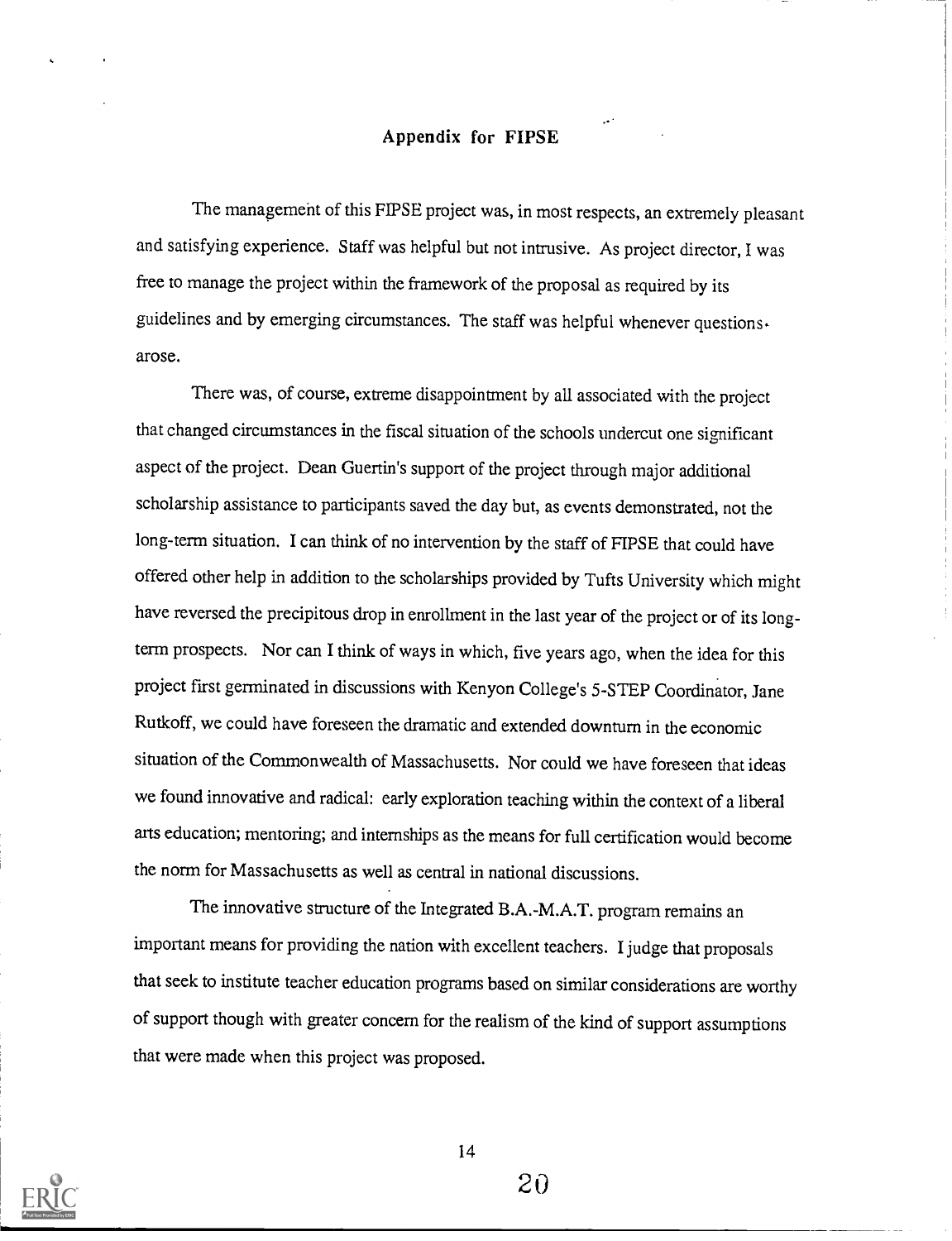# A Handbook for Mentors

Tufts University Department of Education

 $\mathcal{L}^{(1)}$ 

Stephen S. Winter

© 1990

Produced with the Assistance of Grant Number G008730518-89 of the Fund for the Improvement of Post-Secondary Education

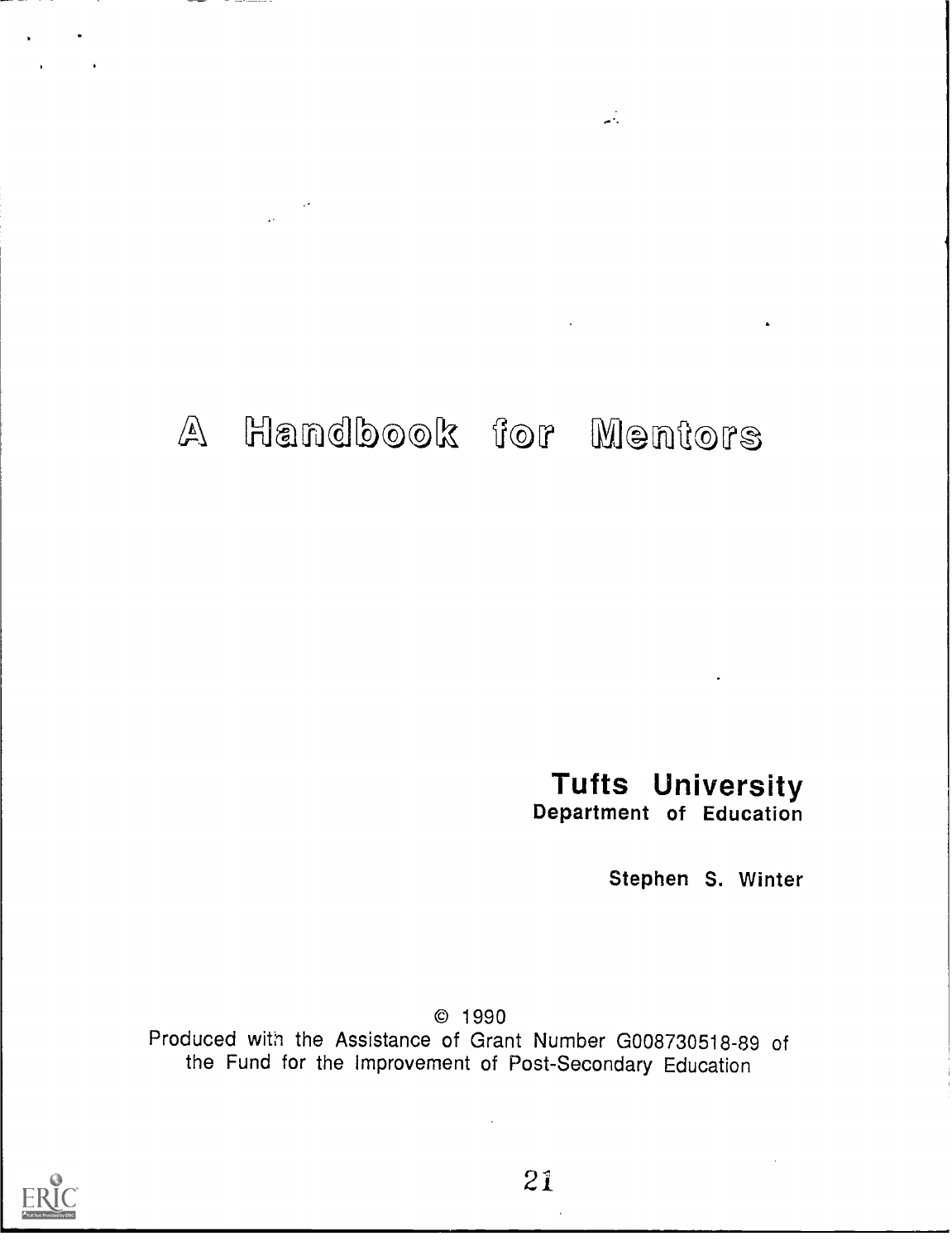# What is a Mentor?

Many professions have used the personal relationship between established practitioners and novices to offer both further instruction and guidance to the novice. Professions such as medicine, social service, and business regularly use one-to-one relationships in which the senior partner, the mentor, helps the novice acquire the skills and knowledges of the profession through regular consultations as the novice begins the independent performance of professional service. Within the last ten years, school systems and college and university education departments have begun implementing mentor programs as well. The goal is to offer assistance to the novice teacher beyond the period of instruction and supervised practicum that leads to the initial certification, thereby improving the quality of teaching and increasing the teachers' incentive to remain in the field.

In the Tufts University Mentor Program, experienced teachers, mentors, from area schools will work with interns who are students in the Tufts University M. A. T. program. The interns have completed student teaching. They assume full responsibility for teaching a reduced load of courses. Interns are beginning teachers, not student teachers, and are paid for their work. Interns differ from most teachers only in that they have the opportunity to form a professional relationship with an experienced teacher, the mentor, who assesses and guides their progress during the first year of service.

The mentor's functions have been defines as:

A Role Model - gives examples and shares experiences

A Motivator - helps the novice teacher to explore ways to involve pupils in learning

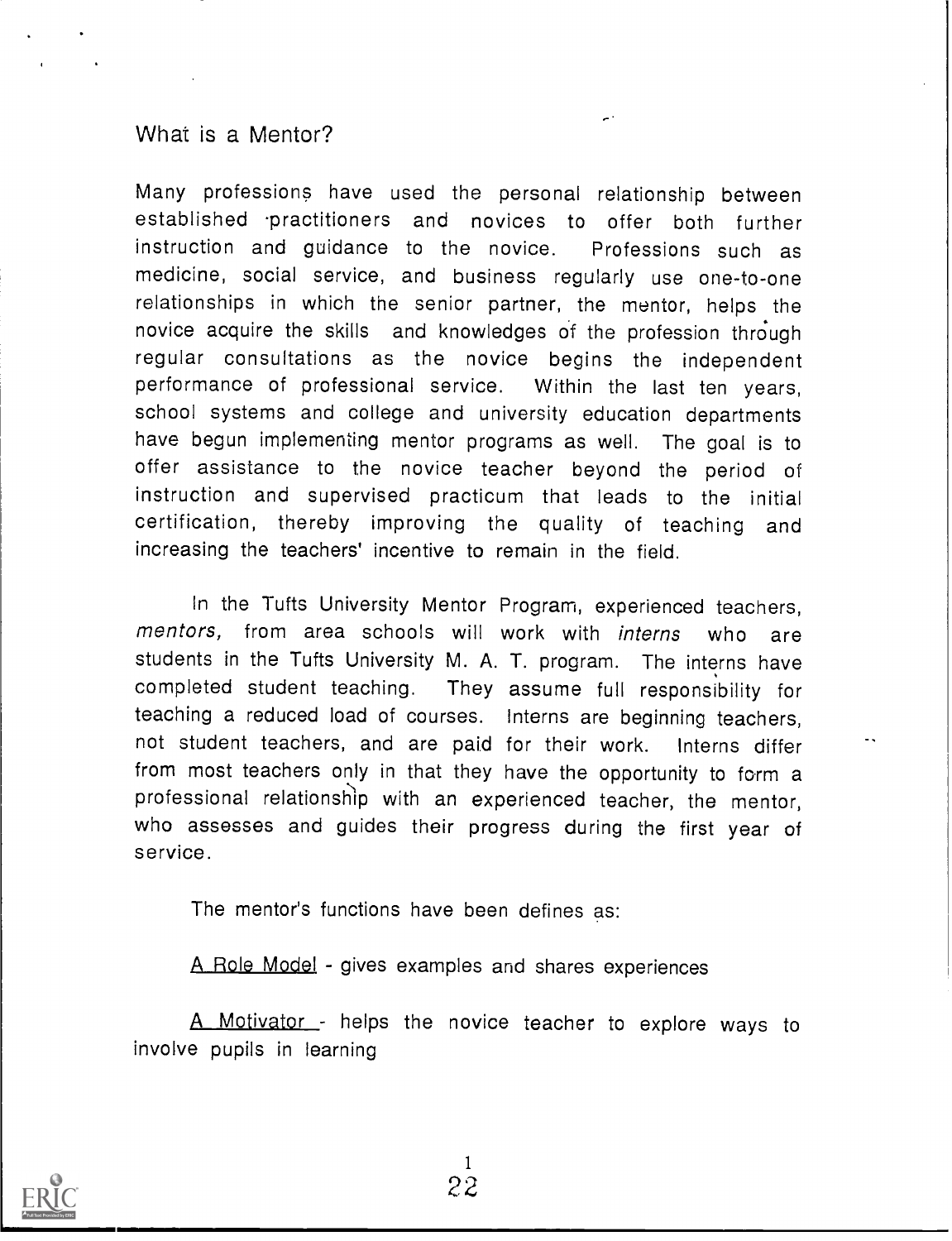A Communicator - Listens carefully and uses the novice teacher's responses to improve learning for pupils

An Advisor - Gives feedback and clarification

A Guide - Assists the novice teacher to set up routines and to understand the school's organization

A Demonstrator - Provides the novice teacher with a role model by demonstrating lessons taught to achieve specific learning objectives

An Enabler - Helps the novice teacher to become selfevaluative

A Resource - Suggests and provides appropriate materials and directs the novice teacher to school, school-system, and community resources

An Assessor - Monitors progress and impact of learning and provides helpful feedback to the novice teacher

A Friend - Develops a relationship of trust, confidentiality, and support with the novice teacher

The major preconditions for effective mentoring is the creation of the function given at the end of the above list: developing friendship, trust, confidentiality, and support for the novice teacher. These are the conditions for an atmosphere of helpful collaboration between the mentor and the novice teacher that will allow all the other functions to be effective in stimulating and supporting the growth of the novice teacher toward effective professional service. To build a positive relationship with the novice teacher, the mentor will:

1. Establish rapport



 $\overline{2}$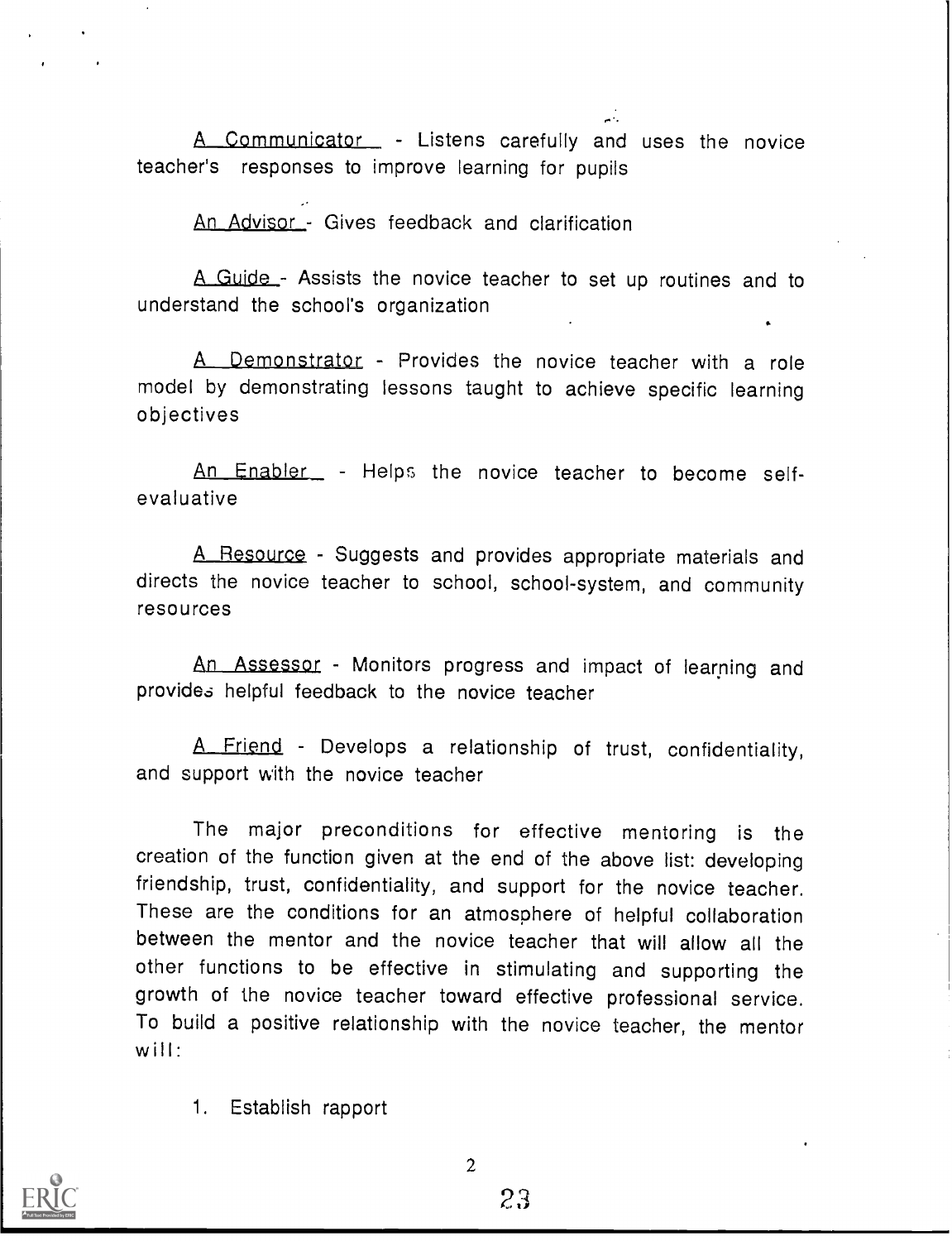2. Tap the novice's prior experiences

 $\mathcal{L}$ 

- 3. Build trust and mutuality
- 4. Maintain confidentiality
- 5. Encourage the novice teacher
- 6. Convey empathy
- 7. Listen carefully
- 8. Focus on one or two challenges at a time
- 9. Exemplify flexibility 1

What a Mentor Is Not

A Mentor is Not an Evaluator

The mentor does not evaluate the novice teacher's performance for administrative review; rather, the mentor assesses the novice's progress in order to define problems and offer assistance and guidance in areas that that need attention. It is vital that the novice view the mentor as a trusted confidante, someone with whom to share real concerns whether they are first identified by the novice teacher because they trouble her/him, or whether they emerge from the mentor's assessment of the novice's progress. Studies have shown that an intern's perception that s/he is being evaluated by a mentor impairs the relationship; the intern does not ask as many questions or voice as many concerns for fear of appearing incompetent.

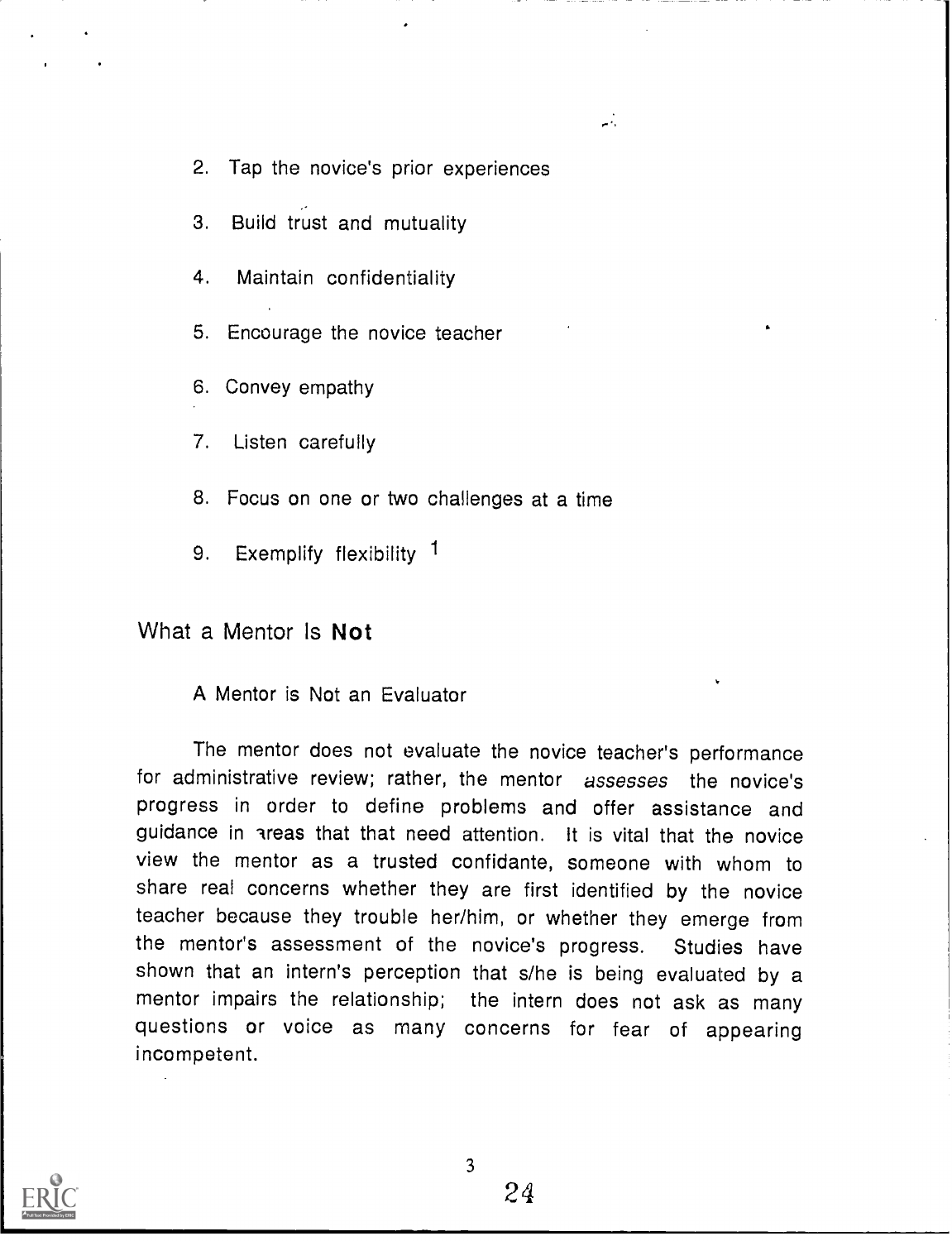Evaluation should be left to the administrative staff of the school and should be completely independent of the mentoring. Indeed, mentors should not be involved in the evaluation(s) that may be required by the school system's administrative processes. Mentoring is a teacher-to-teacher supportive process. In the case of the Tufts

University interns, evaluation will be undertaken by a Tufts faculty member to assure that assessment by the mentor and evaluation do not overlap.

# A Mentor is Not a Cooperating Teacher

The mentor-novice teacher relationship differs from the cooperating practitioner-student teacher relationship in that the novice has completed student teaching and is fully responsible for the teaching of several courses. The novice teacher is not a student teacher, trying to function as a teacher for the first time under the supervision of the cooperating practitioner; s/he is <sup>a</sup> junior colleague qualified for teaching though inexperienced and needing the help and guidance of a senior colleague.

Why Mentoring ?

"...the conditions under which a person carries out the first years of teaching have a strong influence on the level of effectiveness which that teacher is able to achieve and sustain over the years; on the attitudes which govern teacher's behavior over even a forty year career; and, indeed, on the decision whether or not to continue in the teaching profession."<sup>2</sup>

Many new teachers find their first year of teaching especially difficult. In most schools new teachers are expected to handle the same teaching load as veteran teachers with thirty years' experience! Beginning teachers often feel overwhelmed by the sense

 $\overline{4}$ 

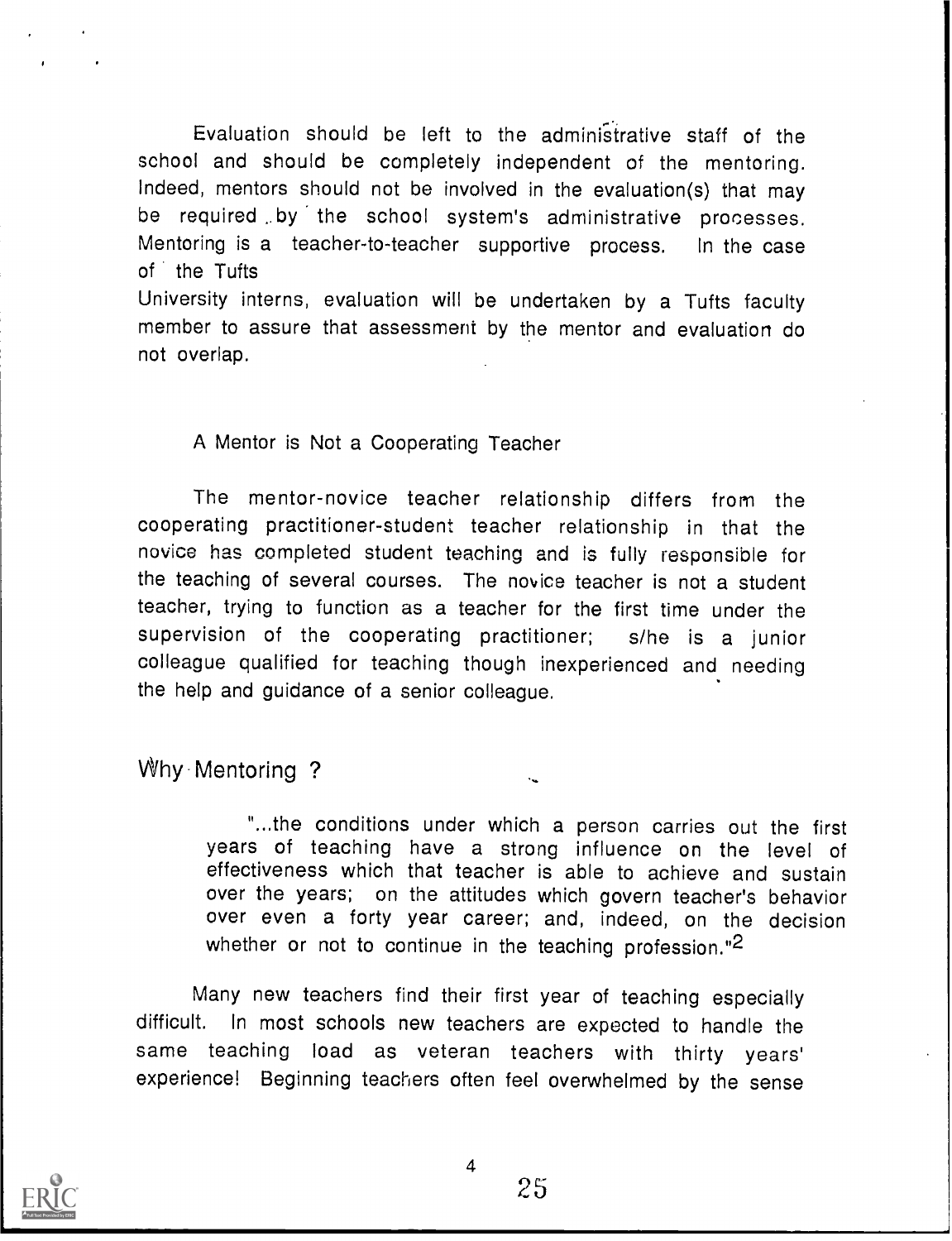that they must "sink or swim." Often, they have no resource to turn to when they need help. Other teachers are busy, and the new teacher does not want to appear incompetent. The challenge of preparing for courses  $\epsilon$  r the first time, navigating one's way around a new building, and dealing with administrators and parents can often prove insurmountable for the new teacher. Some teachers have become so frustrated that they leave the profession.

Schools across the country are realizing that if they are to retain quality teachers they must provide assistance and a welcoming environment for the new teacher.

The Benefits of Mentoring

Successful mentor programs have reported that mentoring benefits everyone involved: the mentor, the intern or novice teacher, and the school system.

Benefits to the Mentor:

the satisfaction of being able to transfer skills and knowledge, much of which are not contained in the teacher education programs available to future teachers.

• the opportunity to reexamine one's own teaching practices and techniques.

• the acquisition of new ideas resulting from the process of mutual observation and assessment.

Benefits to the Novice Teacher or Intern:

a lessening of the feeling of isolation and the sense that one must sink or swim.

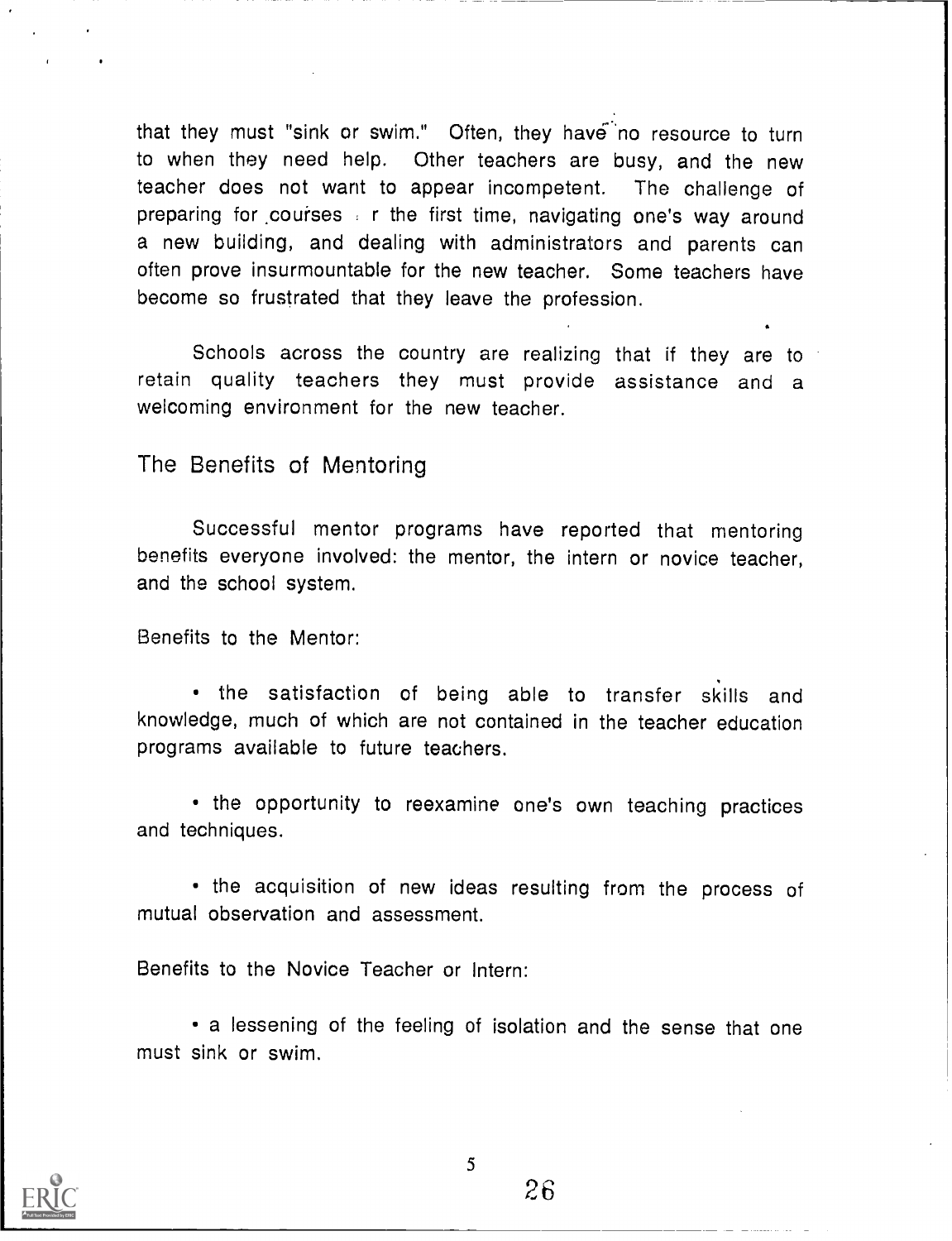• the opportunity to develop professional competence through the mentor's observations and assessment.

more . rapld achievement of a sense of being part of the faculty.

Benefits to the School System:

 $\bullet$  early incorporation of the intern into the instructional team.

more rapid diffusion of the intern's contribution to other faculty members.

• earlier correction of problems due to the close supervision of the new teacher

• the lowering of the potential attrition rate due to the welcoming atmosphere and guidance given the new teacher.

What Does a Mentor Do ?

One successful mentor program describes the mentor's overall responsibilities as follows:3

1. To interact with school staff in a professional manner and to help the new teacher understand how the school works.

2. To implement a school's policies and practices as outlined in school handbooks, memoranda, etc.

3. To carry out all responsibilities with new teachers.

4. To hold pre- and post-lesson conferences.



6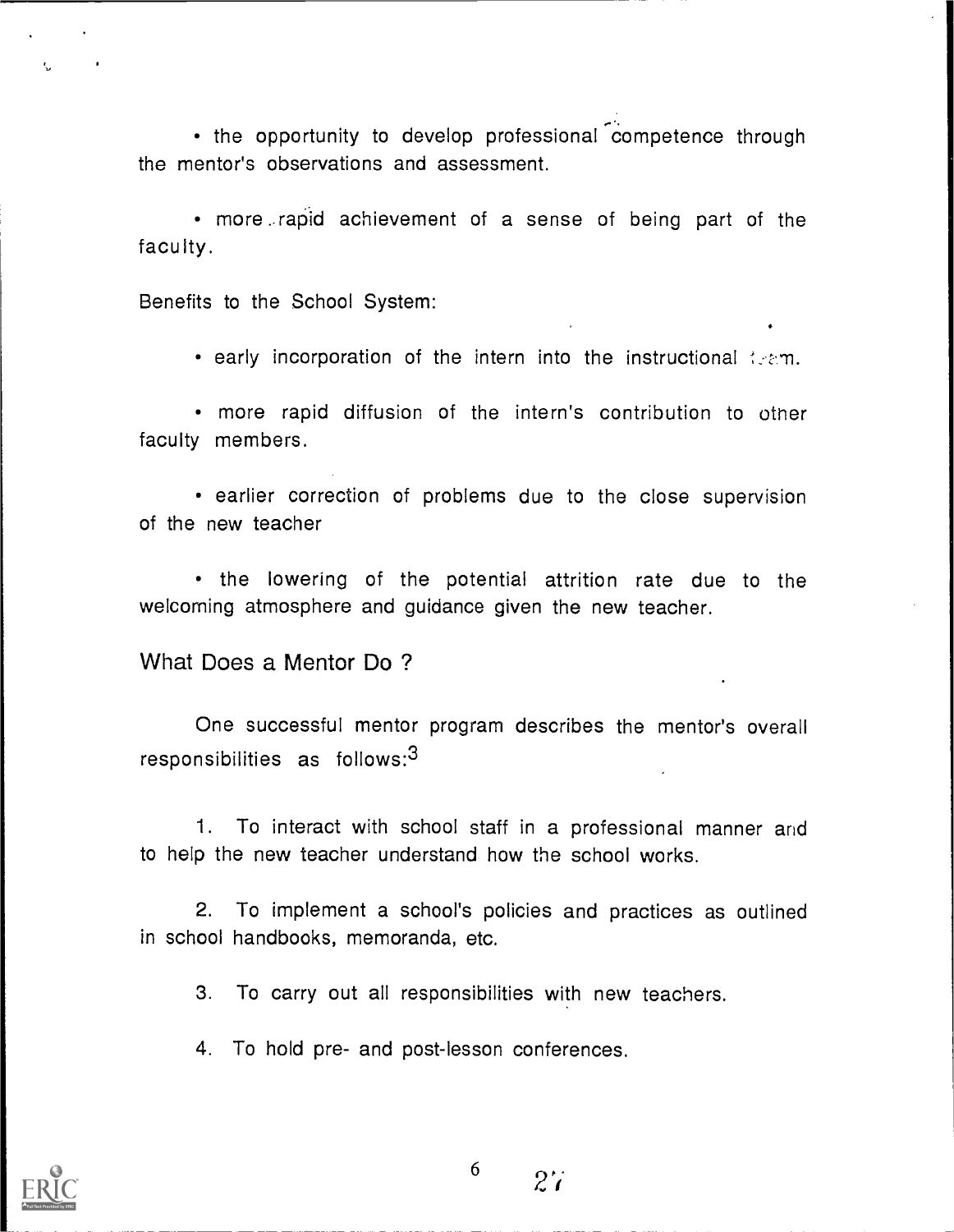$\mathcal{L}=\mathcal{L}$ 5. To give feedback to new teachers regarding their strengths and areas to work on.

6. To .use lesson guides with new teachers to evaluate and facilitate their progress.

7. To help new teachers understand pupil learning and developmental needs at every level.

8. To help new teachers develop a sense of accountability for pupil learning.

9. To promote a sense of professional responsibility and opportunity.

Putting these responsibilities into practice means that the mentor does anything he or she can to help the novice teacher. Mentors perform a wide range of duties from providing personal support to giving technical assistance. Mentors help the intern with classroom management, lesson planning, and curriculum development. They also assist the intern with more practical matters such as record keeping, administrative duties, dealing with parents, and decorating the classroom.

Mentors participate in the novice teacher's classroom in many different ways. Often they simply observe and take notes for later discussion with the novice teacher. Before the observation, they will have agreed on certain areas of teaching in which the the novice teacher feels s/he must make progress. The mentors' observations will normally focus on those areas and the notes will serve as a means for assessing progress and offering suggestions and advice. Mentors may also help with discipline, lead small groups in the

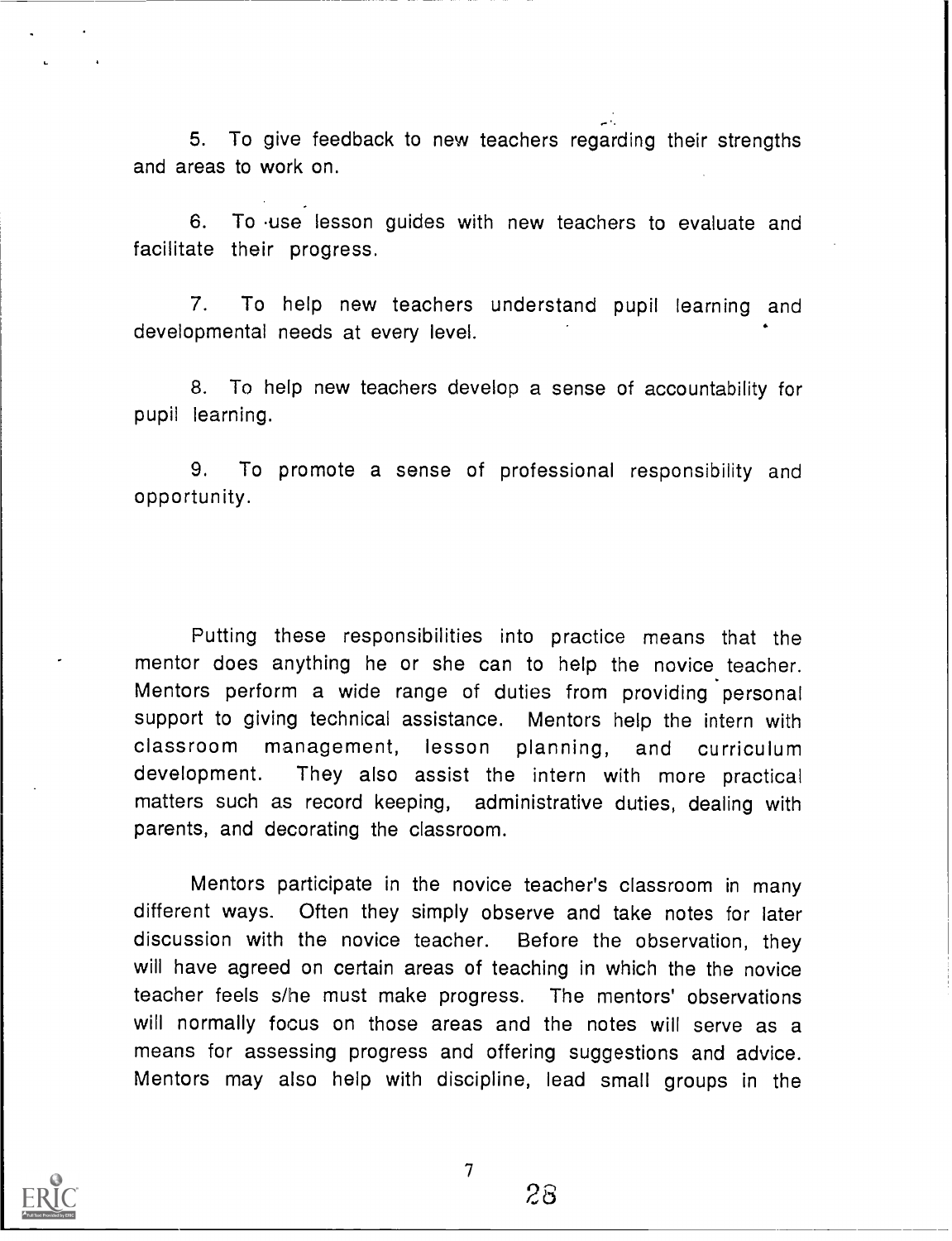classroom, work with individual pupils, or teach an occasional lesson to demonstrate a point or technique.

Every met tor-novice teacher relationship is unique. The mentor's duties are influenced by the novice teacher's needs and the personalities of the two individuals involved.

The following is a list of activities in which new teachers reported having significant assistance from mentors. The list is based on surveys of new teachers in two successful mentoring programs, one a program sponsored by the City University of New York in which the mentors were retired teachers, and the other the other a graduate level teacher education program at Memphis State University. The recipients of mentor advice, some novice teachers and some interns in training, reported receiving assistance from mentors in the following areas:

## Planning for Instruction

Planning lessons Preparing student assignments Locating Instructional and resource materials Obtaining instructional materials Using instructional materials Using audio-visual aids Interpreting and using curriculum bulletins

# Understanding the Administrative System

Interacting with colleagues Approaching supervisors for assistance Interacting with supervisors Understanding the state/system/school's evaluation process

### Teaching Tips

Motivating students Asking questions effectively



 $\mathbf{r}$ 

8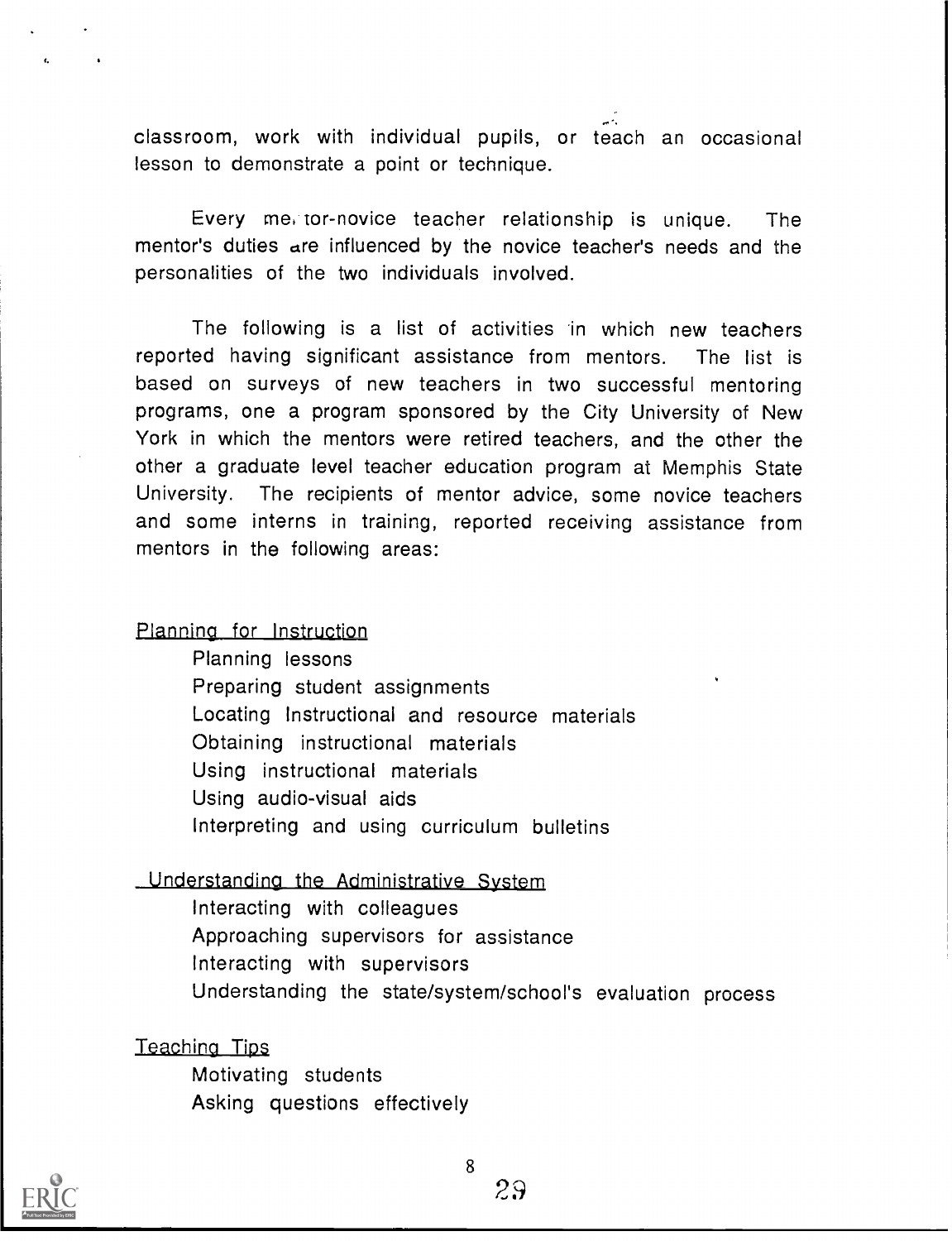Using reinforcement processes Pacing lessons

# Observation of Teaching and Constructive Criticism

Observing model lessons Presenting model lessons for the novice Holding regular conferences to discuss progress

 $\mathbf{r}$ 

# Classcoom Management

Establishing routines Disciplining students Providing for safety in the classroom

# Organizing the Classroom

Setting up the classroom Preparing bulletin board displays

# Student Performance and Evaluation

Listing observable student performance Specifying criteria for student performance Assessing student work regularly Recording student performance regularly Identifying individual academic needs Interpreting test data Using test data Referring students for support services Obtaining information on student background Contacting parents Initiating special education referrals

# Classroom activities

Establishing small group instruction Working with small groups Working with reading groups Individualizing instruction



9 - 20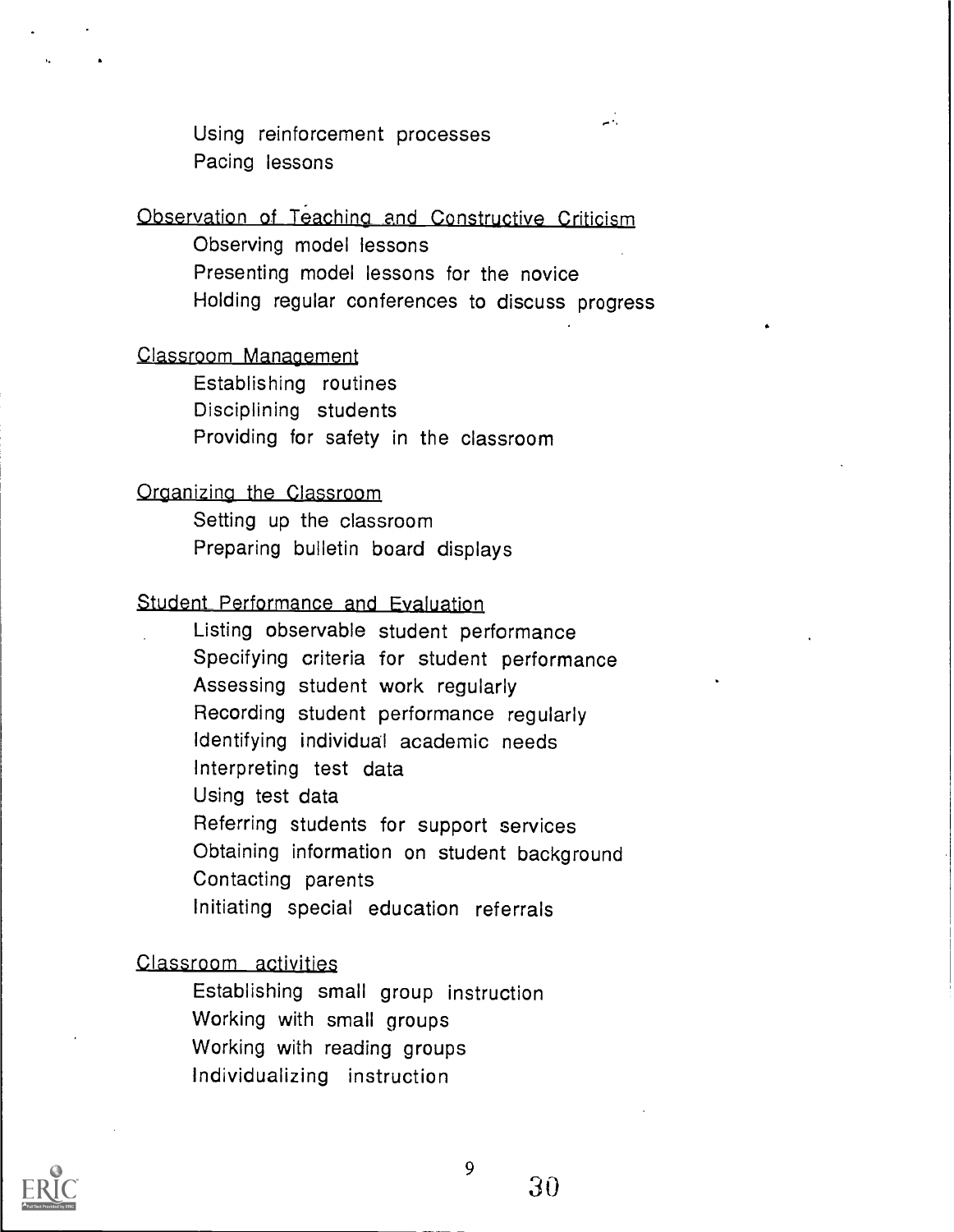# Completing Paperwork & Clerical Procedures

Keeping records Preparing referral documents

(It should be stressed that the interns in the program sponsored by the City University of New York felt that the assistance provided by the mentors that had the greatest impact was offering moral support and encouragement. Thus, while mentors can provide valuable technical assistance, in reality the establishment of a supportive relationship may may ultimately aid the novice teacher most.)

 $\mathcal{L}_{\mathcal{A}}$ 

Strategies for Interaction

Getting to Know Each Other

We have stressed the importance of a personal relationship that fosters confidence, trust, and mutual respect and collaboration. Moreover, we have indicated that this kind of relationship is completely dependent on the personalities of the two individuals involved, the mentor and the novice teacher. Clearly, the first objective of the mentor is to allow for the formation of this kind of relationship and the first meeting needs to reduce tensions and uncertainties concerning the relationship on the part of both parties.

Though the creation of such <sup>a</sup> relationship is ultimately the responsibility of both partners, as the senior experienced member of the team the mentor has the opportunity to set the stage. It is important that the first meeting set forth the general assumptions concerning the relationship given in the first part of this handbook. It is also important that the working relationship between mentor and novice teacher in this particular teams be discussed, and some overall agreements concerning the initial collaboration be reached. In other words, the first meeting must encourage trust and mutual respect, and the partners should leave with an understanding of how



10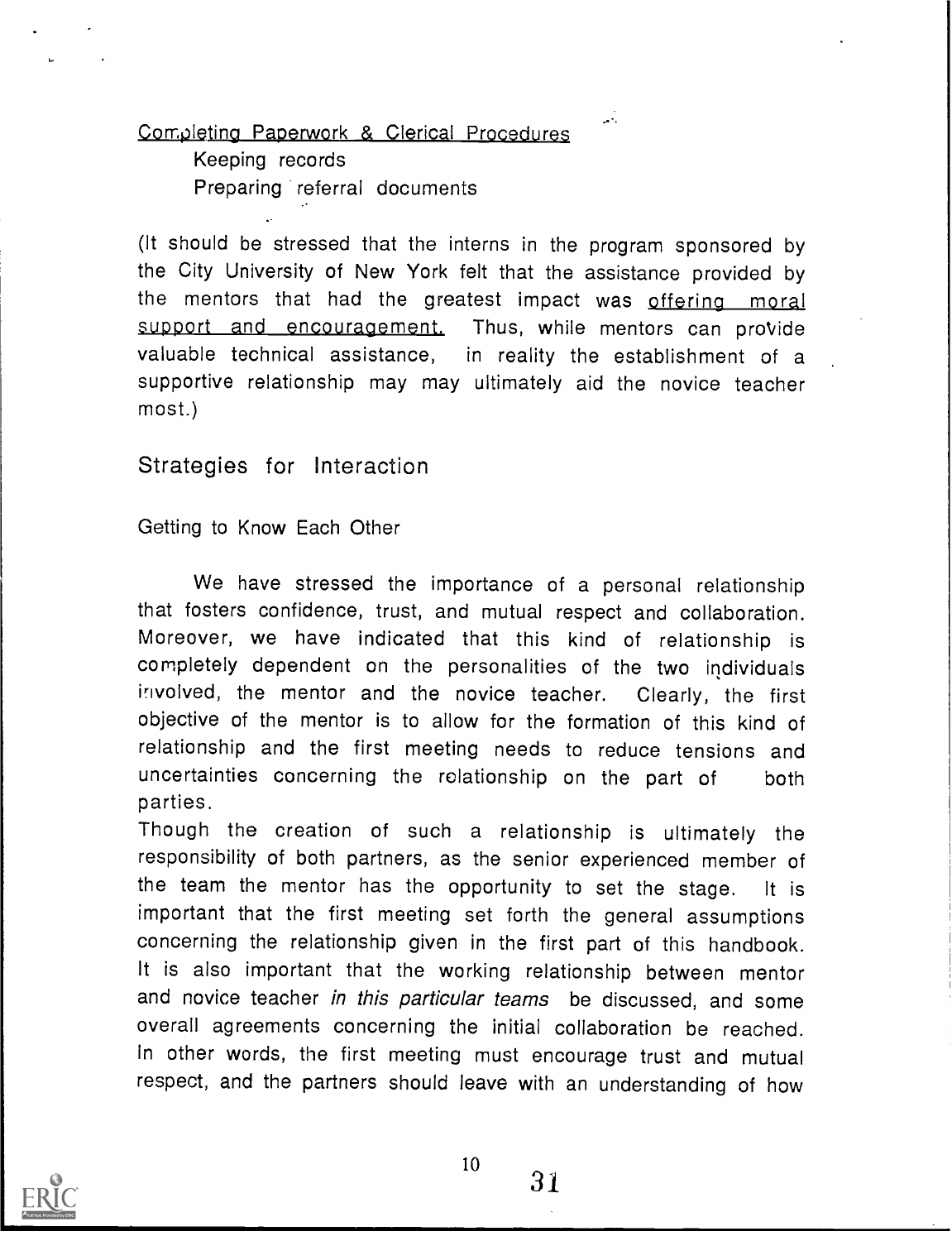the mentor can best respond to the concerns the novice teacher has at that time.

# Creating a Work Plan

After several sessions of talk and observation, the mentor and novice teacher may be ready to develop a more concrete work plan. The purpose of the work plan is to focus the mentoring process on one or several specific goals. The mentor and novice teacher will discuss a small number of specific problem areas on which they agree to work over the next month, semester, or even the year. Any of the topics described in the list of mentor activities in the previous section are suitable as focus areas for the work plan. After the mentor and novice teacher have diagnosed the problem area, they develop a plan to overcome the problems. They agree on problem-solving strategies which the novice teacher will put into action while the mentor offers feedback and assessment. New issues will, of course, arise continuously during the implementation of the work plan, and the processes of developing new or modified problem-solving strategies will continue to be employed. (See Figure 1 for a diagrammatic representation of the problem-solving process.)

While the long-term goal of the mentoring process is the solving of a small number of specific problem areas outlined in the work plan,

other situations will arise that may need the immediate attention of the mentor-novice teacher pair. Some may be major and be included as problem areas in the work plan to be addressed over a longer time;

Figure 1

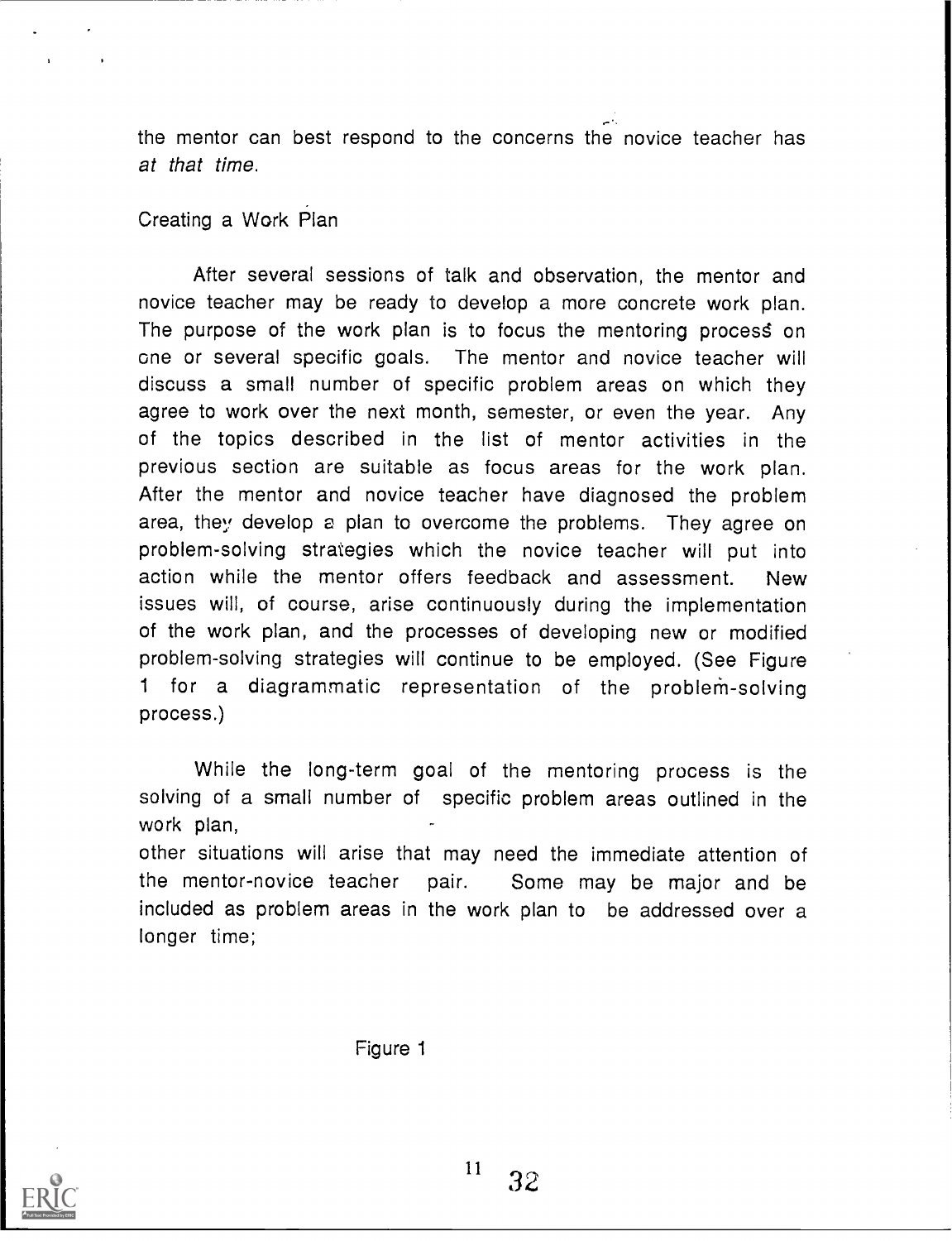# PHASES IN THE PROBLEM SOLVING PROCESS



1.Identify and describe a problem as fully as possible.

.

- 2. Determine goals for changing the problem.
- 3. Choose resources and options.
- 4. Plan an action
- 5. Implement the plan.
- 6. Evaluate the results.
- 7. Start again.

(After Milton J. Gold, Passing the Torch)

others may need quick, immediate response by the pair and be resolved after short consultation or two.

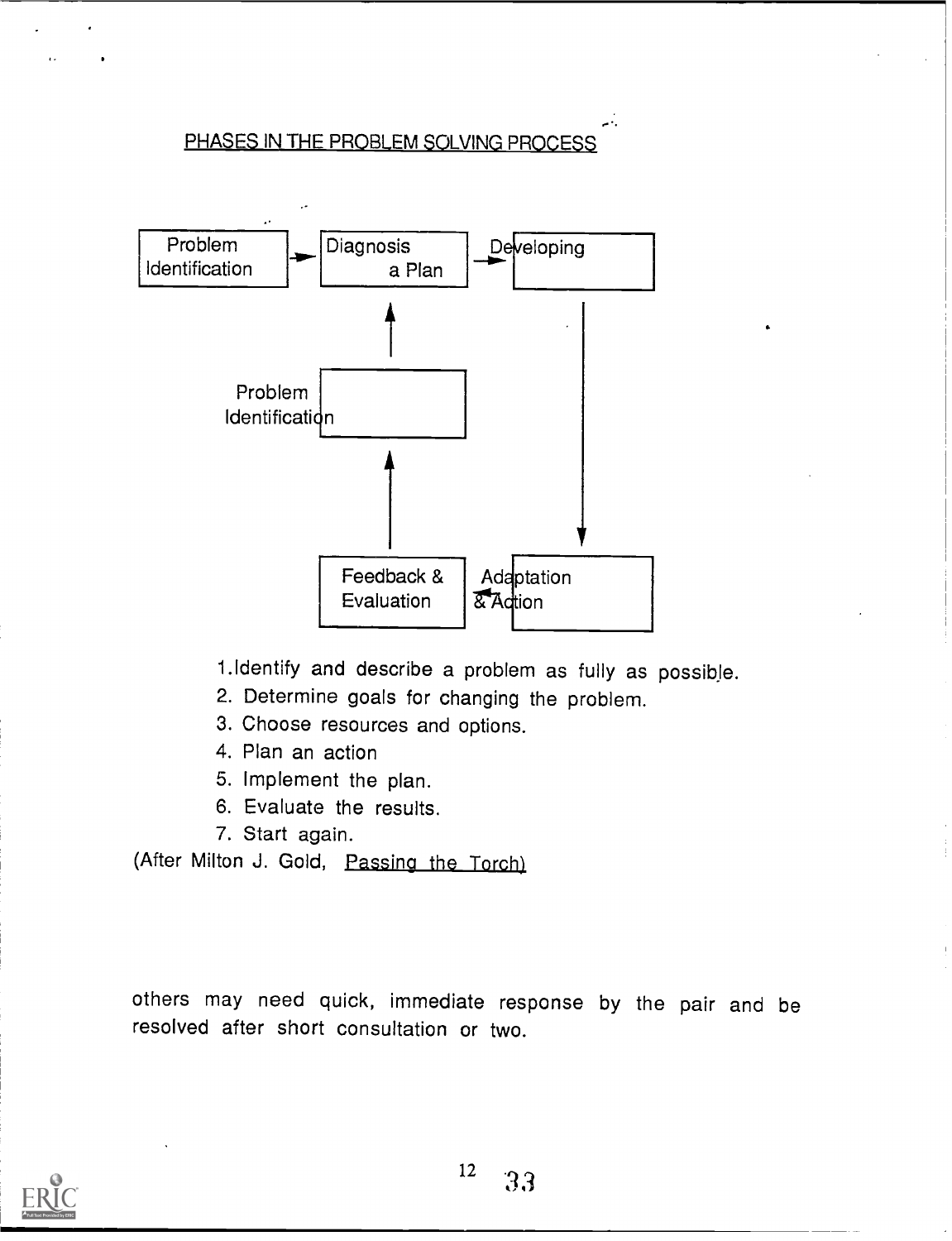The mentor-novice teacher team may find it desirable to put the problem area(s) and problem-solving strategies they have developed in writing as a means of maintaining clarity of goals and of refreshing memory over the period that they are working on the problem area. Some mentoring teams, however, feel that putting the problem areas in writing is too formal and confining. Each team must decide for itself which strategies (including the recording of their collaboration) will be most beneficial to the novice teacher and contribute to the feelings of trust, mutual respect, and effectiveness of the team. Focussing or structuring the mentoring process in some way is usually necessary and is clearly superior to having no plan of action because it forces both the novice teacher and the mentor to identify problem areas and to concentrate their energies on solutions to those areas. Diffuse "help" by the mentor normally does not normally identify and respond to the issues that most concern the novice teacher, and consequently fails to provide the greatest and most efficient assistance and support.

# Identifying Problem Areas

What is the best method for identifying the problem' areas in which to offer assistance and constructive criticism? In many instances, a problem will arise spontaneously. The novice teacher is concerned about some procedure, some part of teaching that has not gone well, some strategy for initiating or executing a lesson, a series of lessons, or a unit. An impromptu conference between the novice teacher and the mentor follows in which the mentor offers advice, or it may lead to an observation on the part of the mentor followed by suggestions for addressing the concern. The problem may be resolved almost as quickly as it arose. However, to keep the mentoring process focussed, it is best to plan strategies for assisting the novice teacher whenever possible.

The following is an interaction strategy developed by the University of Texas as Austin. It involves a conference before the

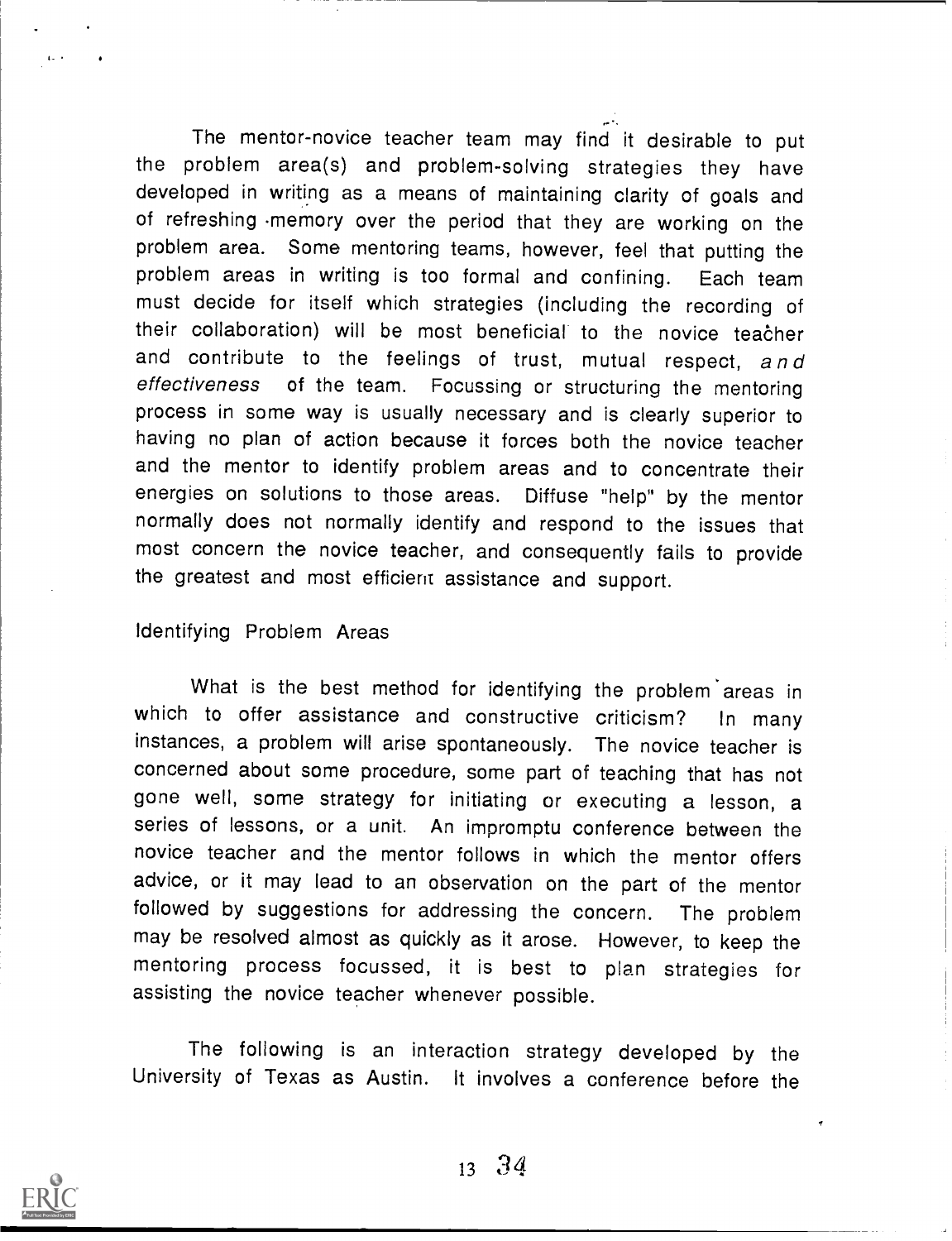mentor observes the novice teacher's classroom, a period of preparation for a follow-up conference, and a follow-up conference.

# Conference Before Observation

The mentor and the novice teacher hold a short (five to ten minute) conference to determine the focus of the observation. Limiting foci to two or three areas will make observation and the follow-up conference more manageable. The focus of the observation may be those problems outlined in the work plan, but it may also be an area that is of immediate concern to the novice teacher.

The mentor may begin the conference by asking the novice teacher is s/he would like the mentor to concentrate on any specific areas. The mentor should focus the intern's thinking by asking questions such as: What are your plans for this lesson? What do you want students to learn? Do you anticipate problems with this lesson? This brief conference before observation will be useful for discovering what kinds of feedback the novice teacher will find most helpful, and what areas of the lesson s/he believes will present the greatest challenge.

### **Observation**

The mentor may wish to make rough notes, including an outline of the class' activities during the class, a time schedule, specific comments by students, and any observed problems. These notes are only to remind the mentor what happened during the lesson, and are not necessarily to be viewed by the novice teacher.

Preparation for the Follow-Up Conference

Novice teachers and mentor have reported that the follow-up conference is most effective if it is held on the same day as the observation so that details are not forgotten. However, they have



 $\mathbf{G}(\mathbf{r})$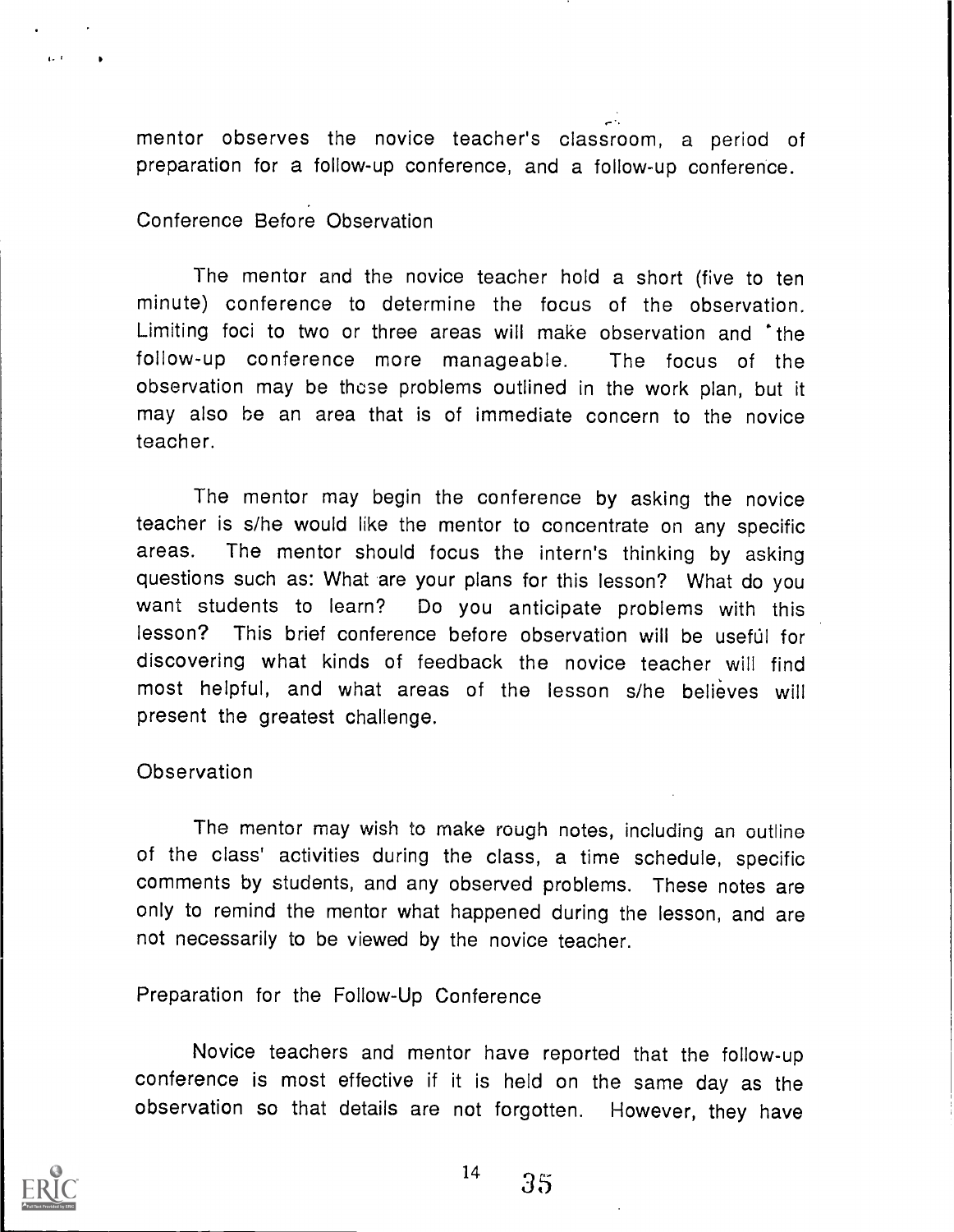stressed the importance of a period of preparation for the conference to give both members of the team an opportunity to collect their thoughts. During this time, the mentor organizes her or his notes. The novice teacher also writes her or his impressions of the lesson and lists areas to be discussed. Both parties should remember that certain areas of concern were identified in the conference before the observation, and that those are the major concern of the follow-up conference.

# Follow-Up Conference

It may be most useful to begin the follow-up conference by asking the novice teacher to describe his or her impressions of the lesson. This usually provides an opportunity for the mentor to offer praise and encouragement, and generally set a positive tone for the conference. The mentor may then present his or her outlined notes, which should include positive feedback as well as observations of problem areas that remain. The conference should end with a short discussion of the next steps the intern should take in solving the problems that were highlighted in the conference.

(An example of organized notes made by a mentor who had observed an novice teacher's classroom and a transcript of the actual followup conference are given in the Appendix. Note that the mentor affirms the novice teacher's actions several times in both of the cases shown.)

# What Are the Needs of Novice Teachers ?

The mentor-novice teacher relationship is a personal as well as a professional relationship. The mentor will best help the novice teacher by listening carefully to the novice teacher's needs and acting sensitively and supportively. Since every relationship will be different, it is impossible to outline the exact needs of any particular novice teacher; however, novice teachers and interns who



 $\mathbf{r}$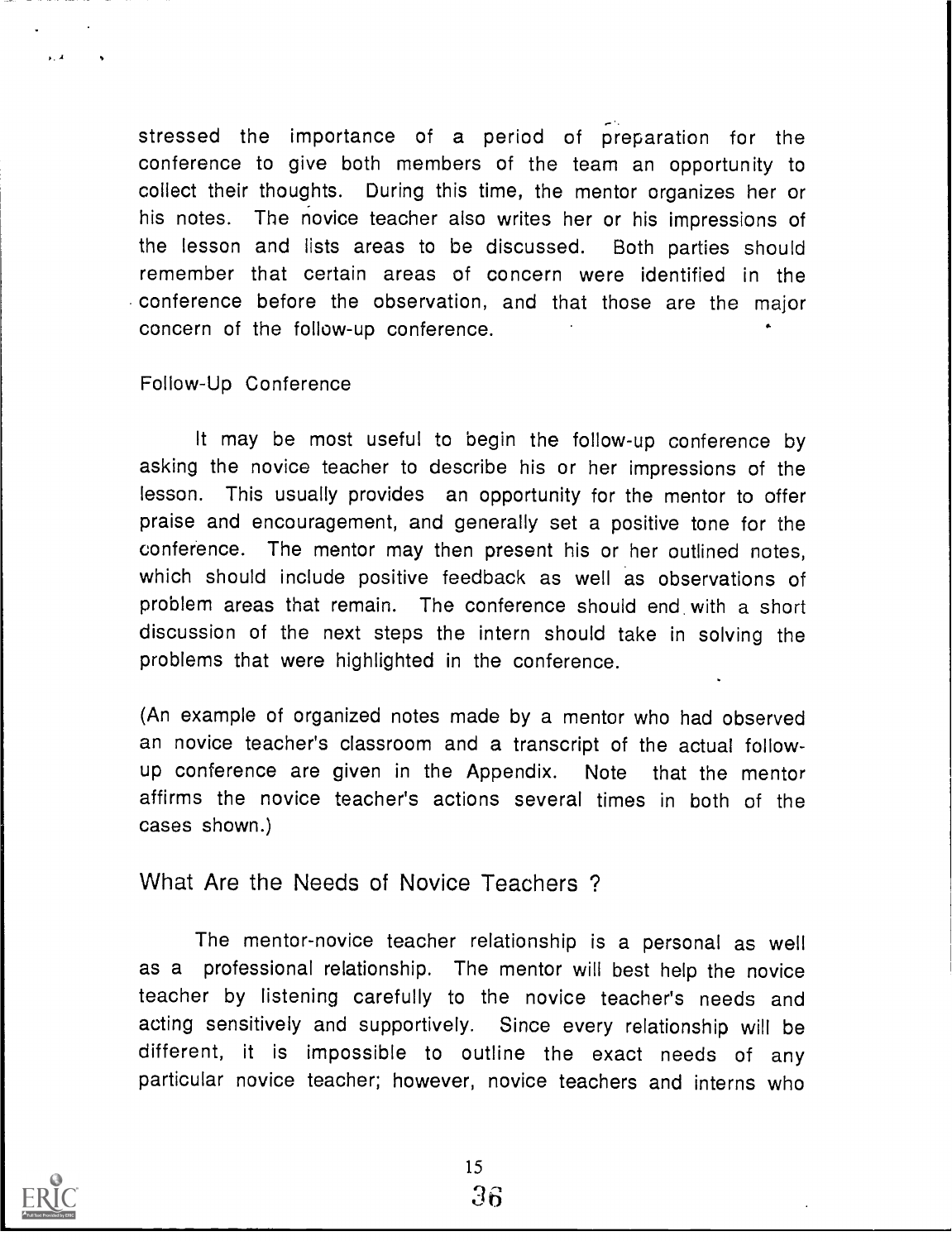have participated in similar programs often have expressed certain concerns, needs, and desires. The following advice for mentors is based on qualities they have identified as most helpful.

• Be easy to contact. Be sure to let the novice teacher know when you will be there. Keep your appointments whenever possible. Give the novice teacher a phone number and specific times when you can be reached.

Attempt to meet as early as possible in the year. The first days and weeks of teaching are likely to be the most stressfull for the novice teacher. The mentor can provide valuable information and support.

 $\bullet$ Novices respond best to mentors who do not hover constantly. They need help but they also need time for independence when they achieve their triumphs and make their mistakes in anonymity. Be available and easy to contact when you are heeded but find a middle ground between too much and too little help.

• Allow the novice teacher to develop his or her own style.

Remember to assist, not to judge; to assess not to evaluate.

Treat the novice teacher as a colleague, not a student teacher.

Be alert to common problem areas. Interns and novice teachers from a number of programs have reported that they would have liked more help with

> teaching ideas, methods getting along with administrators use of machines locating materials record keeping



 $^{16}$  37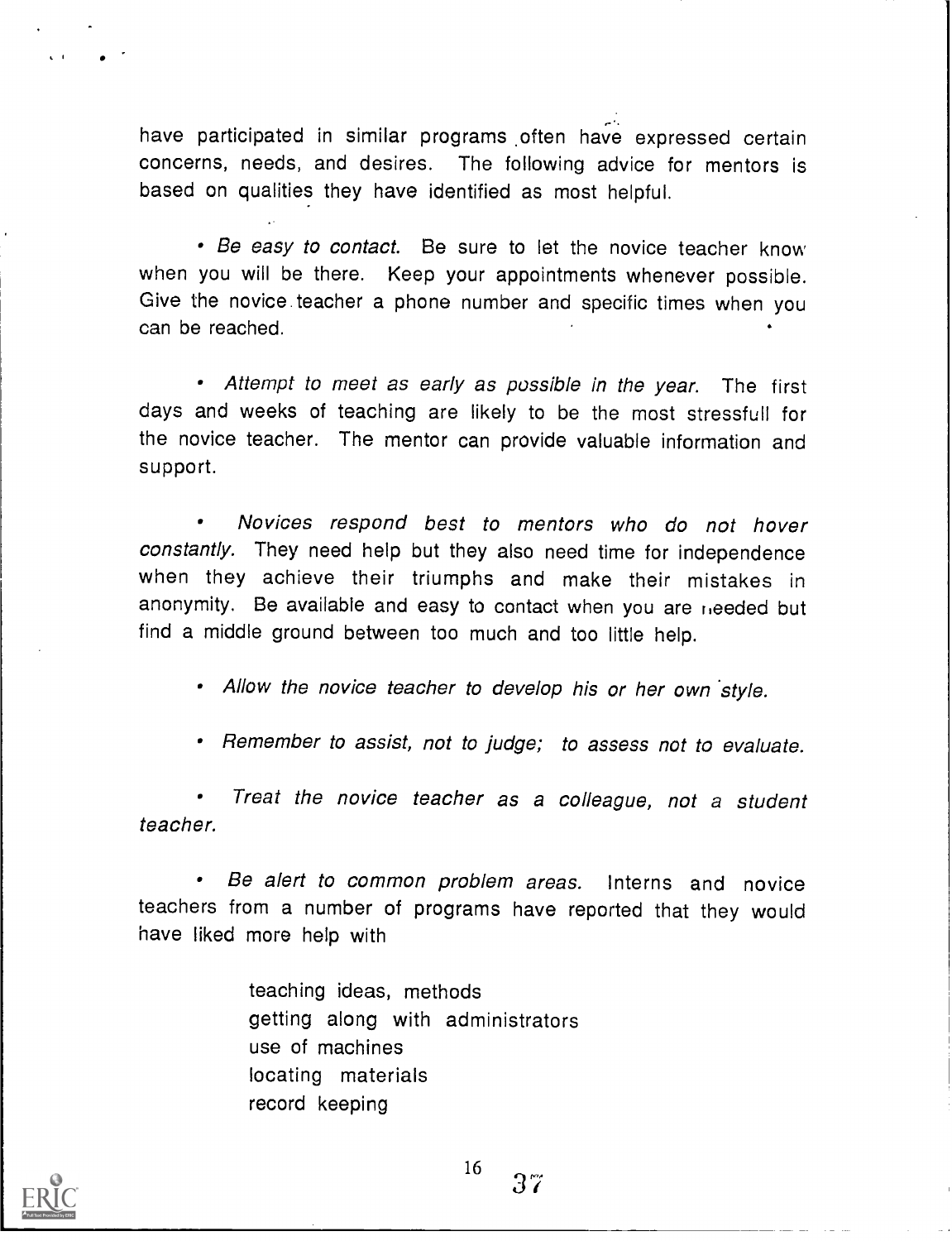# NOTES

жŃ.

1. Milton J. Gold and Bernadette Pepin. Passing the Torch: Retired Teachers and Mentors for New Teachers. New York: Center for Advanced Study in Education, City University of New York, 1987. p. 3.

2. C. Galvez-Hjornevik. Teacher Mentors: A Review of the Literature with <sup>a</sup> Focus on Teaching. Austin: Research and Development Center for Teacher Education. University of Texas at Austin, 1985. p. 7.

3. Gold, p. 4.

# **BIBLIOGRAPHY**

Etheridge, Carol Plata. Lessons Learned: Establishing Mentorina <u>Roles in Two Teacher Preparation-Induction Programs. S</u> Perspectives about What Works. Paper presented at the Annual Meeting of the Association of Teacher Educators. Houston, Texas, February, 1987.

Galvez-Hjornevik, C. Teacher Mentors: A Review of the Literature with a Focus on Teaching. Austin: Research and Development Center for Teacher Education. University of Texas at Austin, 1985.

Gold, Milton J. and Pepin, Bernadette. Passing the Torch: Retired Teachers as Mentors for New Teachers. New York: Center for Advanced Study in Education. City University of New York, 1987.

Smith, John J. and Huling-Austin, Leslie. Professional Development: Experienced Teachers Assisting First Year Teachers. Austin: Research

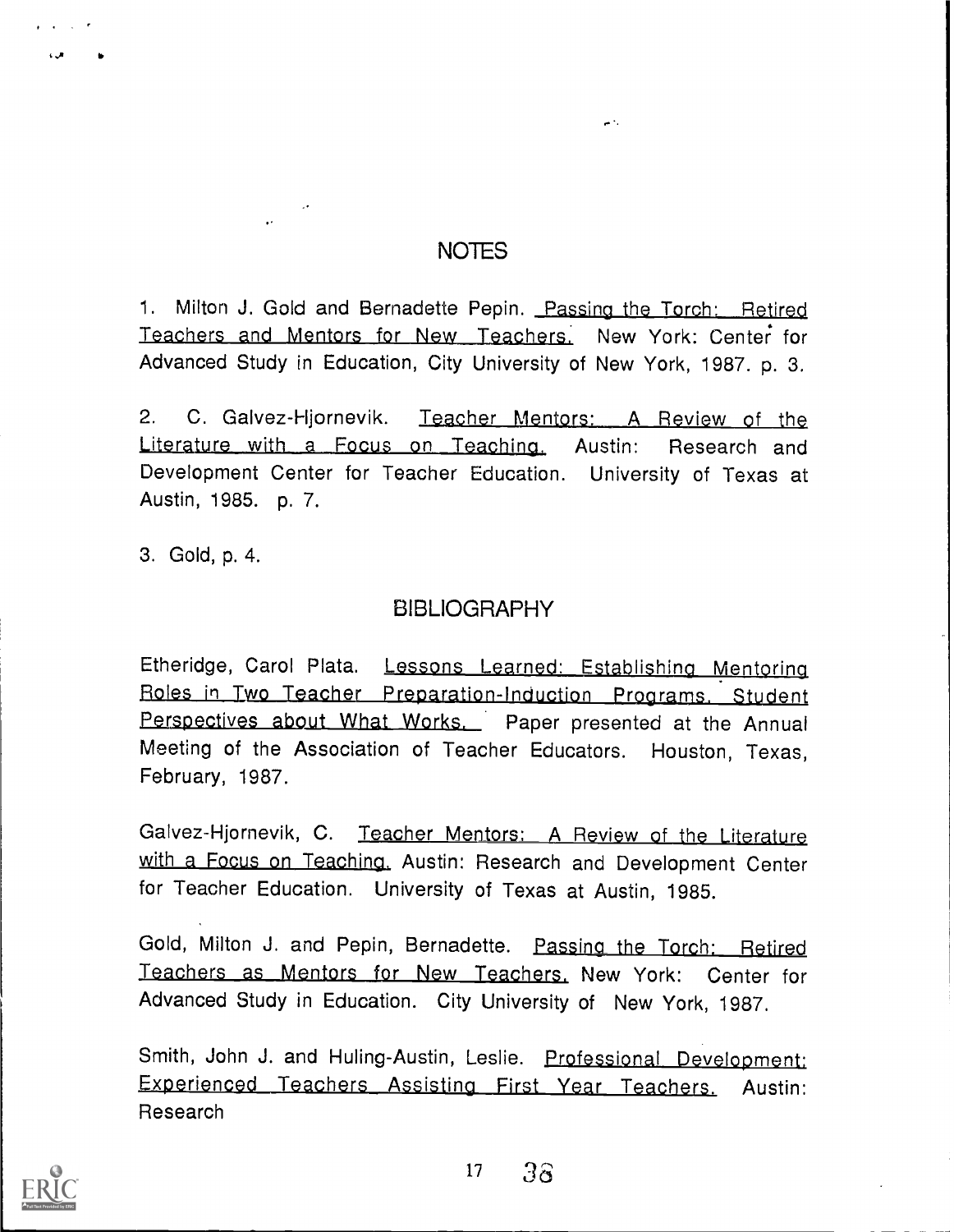and Development Center for Teacher Education. University of Texas at Austin, 1985.

 $\mathcal{L}$ .

Teacher Mentoring. Office of Education Research and Improvement. Washington, D. C., 1986.

Toward Excellence in Teaching. Intern Mentor Program. Washington, D. C.: District of Columbia Public Schools, November 1985.

Wagner, Laura A. "Ambiguities and Possibilities in California's Mentor Teacher Program." Educational Leadership, November, 1985.

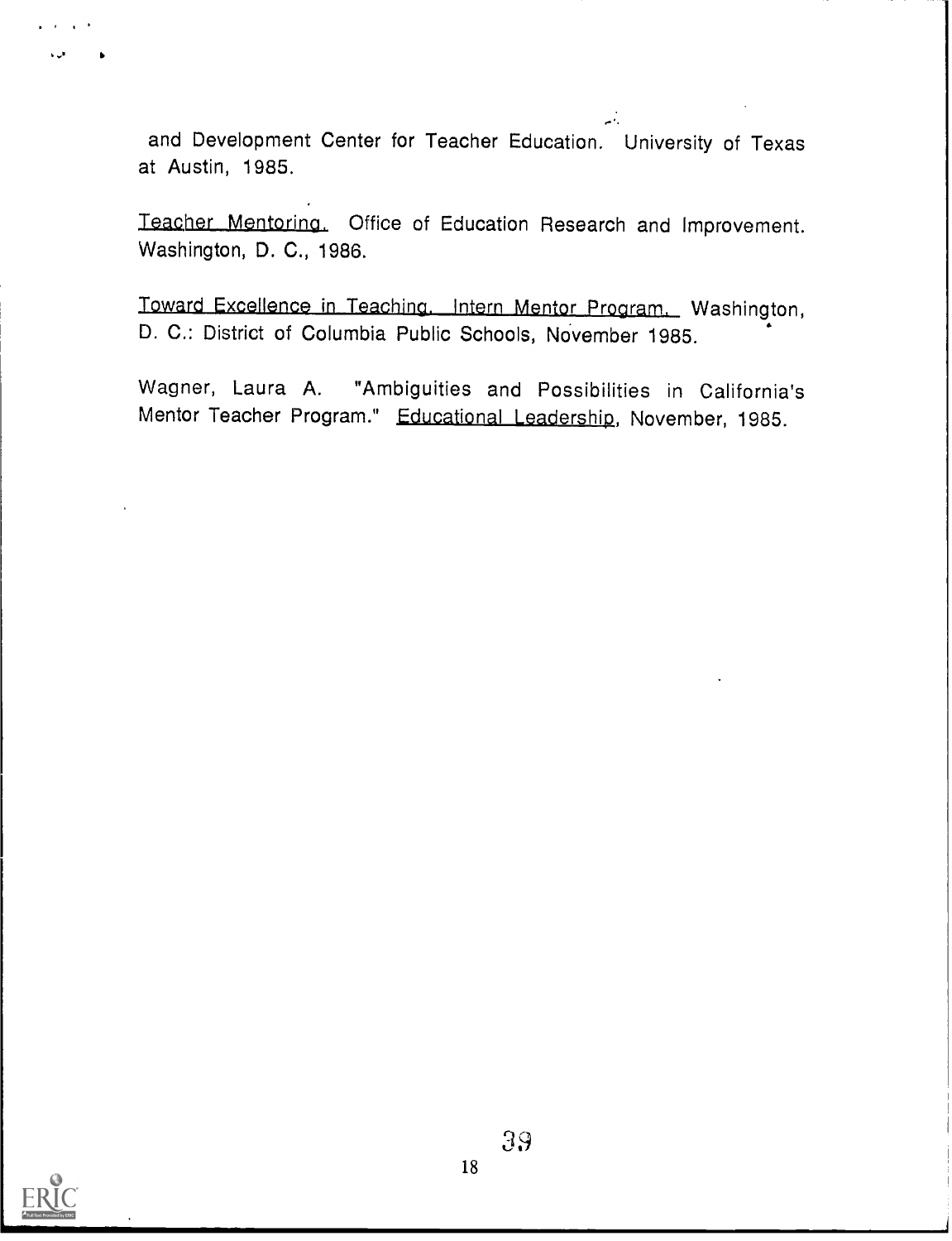| Full Text Provided by ERIC |  |
|----------------------------|--|

PROSENSM of STUDES THE SERIES (THE SERIES of the series of the series of the series of the series of the series of the series of the series of the series of the series of the series of the series of the series of the ser

- 
- 
- 

| \$1 \$2                         | $\frac{1}{2}$<br>Ø | დ<br>\$7    |  |
|---------------------------------|--------------------|-------------|--|
| Tuition (one-half regular cost) | Summer school fee  | Net tuition |  |

\$<br>420<br>\$3,876

Tuition (three-fourths of 1990-91<br>
ate)<br>
and higher.<br>
Tuition costs for 1991-92 may be some-<br>
what higher.<br>
EURTHER INFORMATION &<br>
FORTHER INFORMATION &<br>
for further information and application forms,<br>
contact the co-dire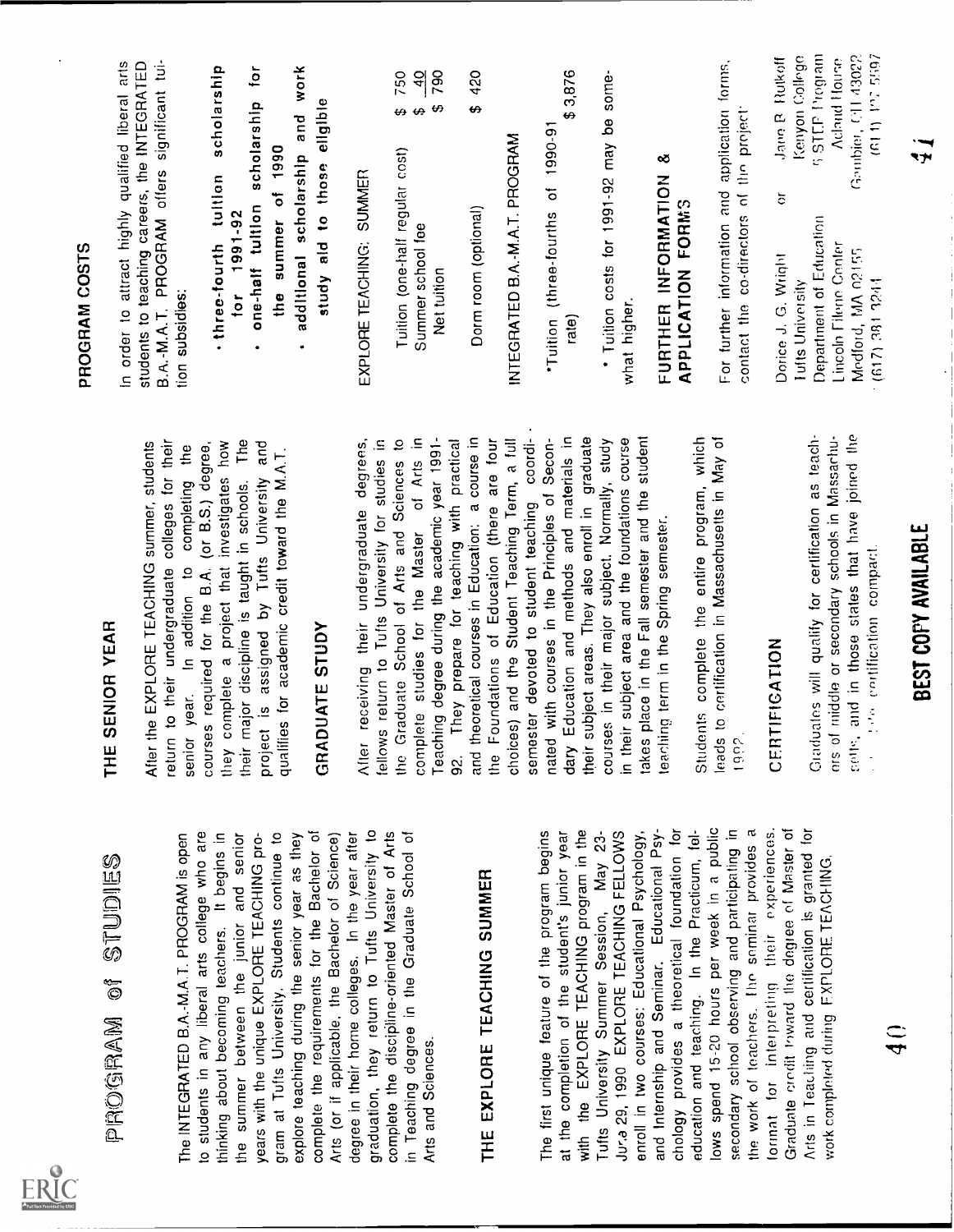

4

WHAT IS CRUCRE TEACHING? If  $\mathbb{R}^2$  if the INTEGRANTED state of the INTEGRANT CROSS of the CASH CONSULTS (SPECTRAL EXPLANERS) (1999) and the summer of the separation in a state of the separation in the separation of th AURE TRADUCED AND  $\theta$  A.-M.A.T. PROGRAM COLLEGE JUNIORS<br>
are interactions are in the method density in the result of results in the results of the results of the results of the results of the results of the results of th

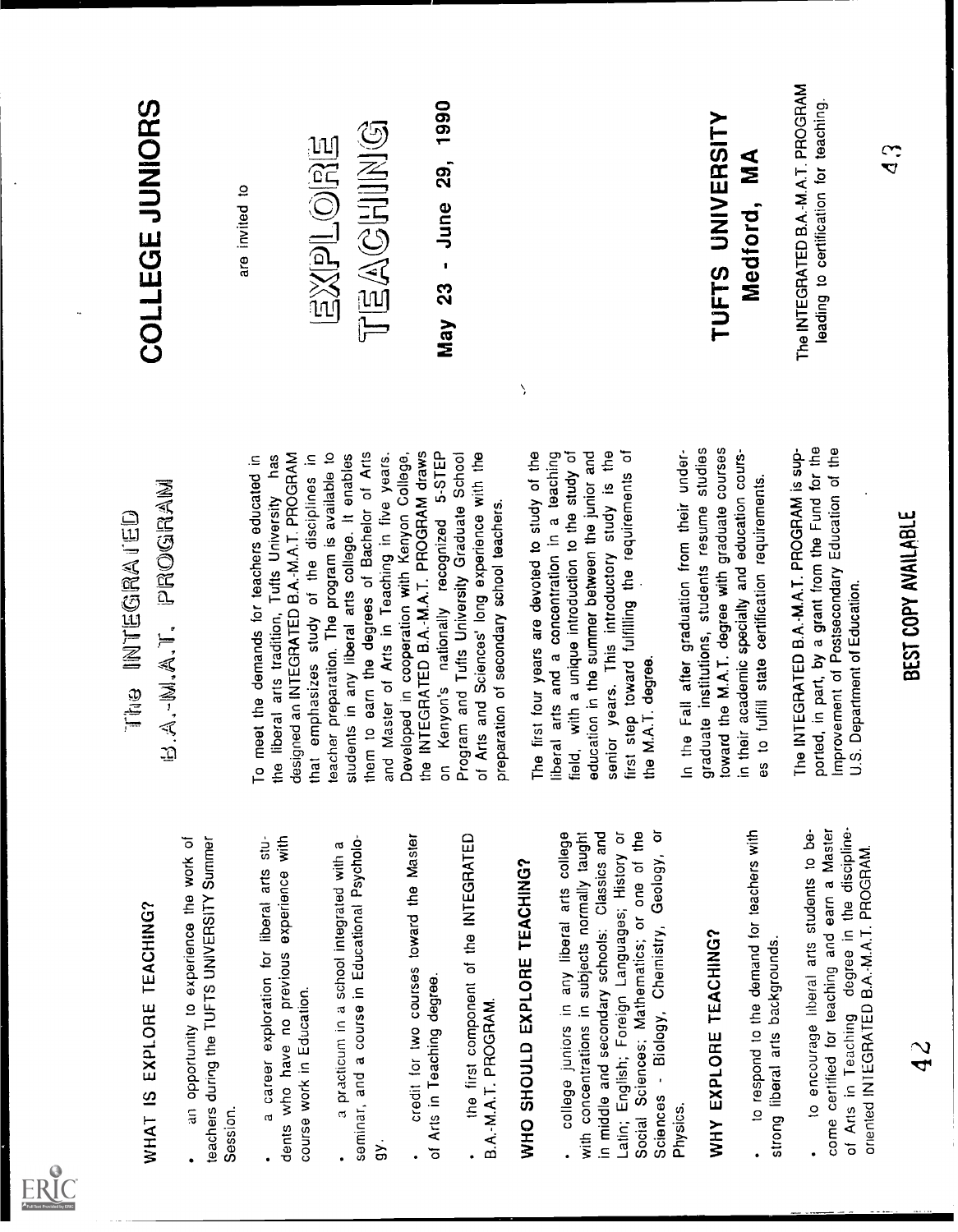

A space triangular and the state of the state of the state of the state of the state of the state of the state of the state of the state of the state of the state of the state of the state of the state of the state of the